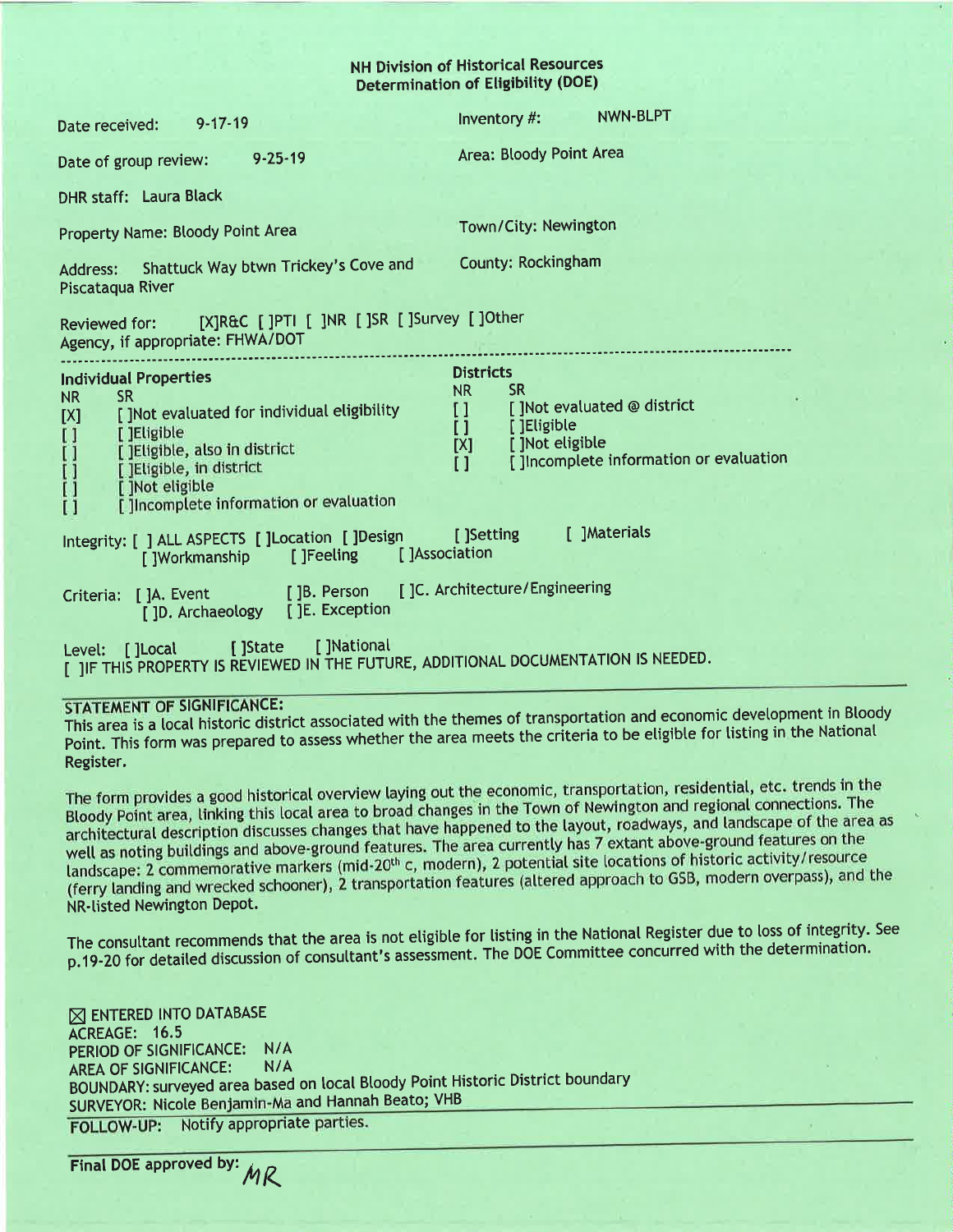### **New Hampshire Division of Historical Resources Page** 1 of 26 **mapping information updated 6/2015 AREA FORM AREA NAME: BLOODY POINT**

# 1. Type of Area Form

- a. Town-wide:
- b. Historic District:  $\boxtimes$
- c. Project Area:
- 2. Name of area: Bloody Point Area
- 3. Location: Shattuck Way between Trickey's Cove and former railroad right-of-way
- 4. City or town: Newington
- 5. County: Rockingham
- 6. USGS quadrangle name(s): Portsmouth, NH, ME
- 7. Dataset: SP Feet, NAD83
- 8. SP Feet: (see #15, Location map, below)

- 9. Inventory numbers in this area: General Sullivan Bridge (DOV0158); Newington Railroad Depot and Toll House (NWN0168/ NR #10000187), NWN-DOV, ZMT-SPTP
- 10. Setting: Small peninsula at the northeast corner of Newington that juts into the mouth of the Little Bay, adjacent to the Piscataqua River.
- 11. Acreage: 16.5 acres
- 12. Preparer(s): Nicole Benjamin-Ma and Hannah Beato
- 13. Organization: VHB
- 14. Date(s) of field survey: August 2019

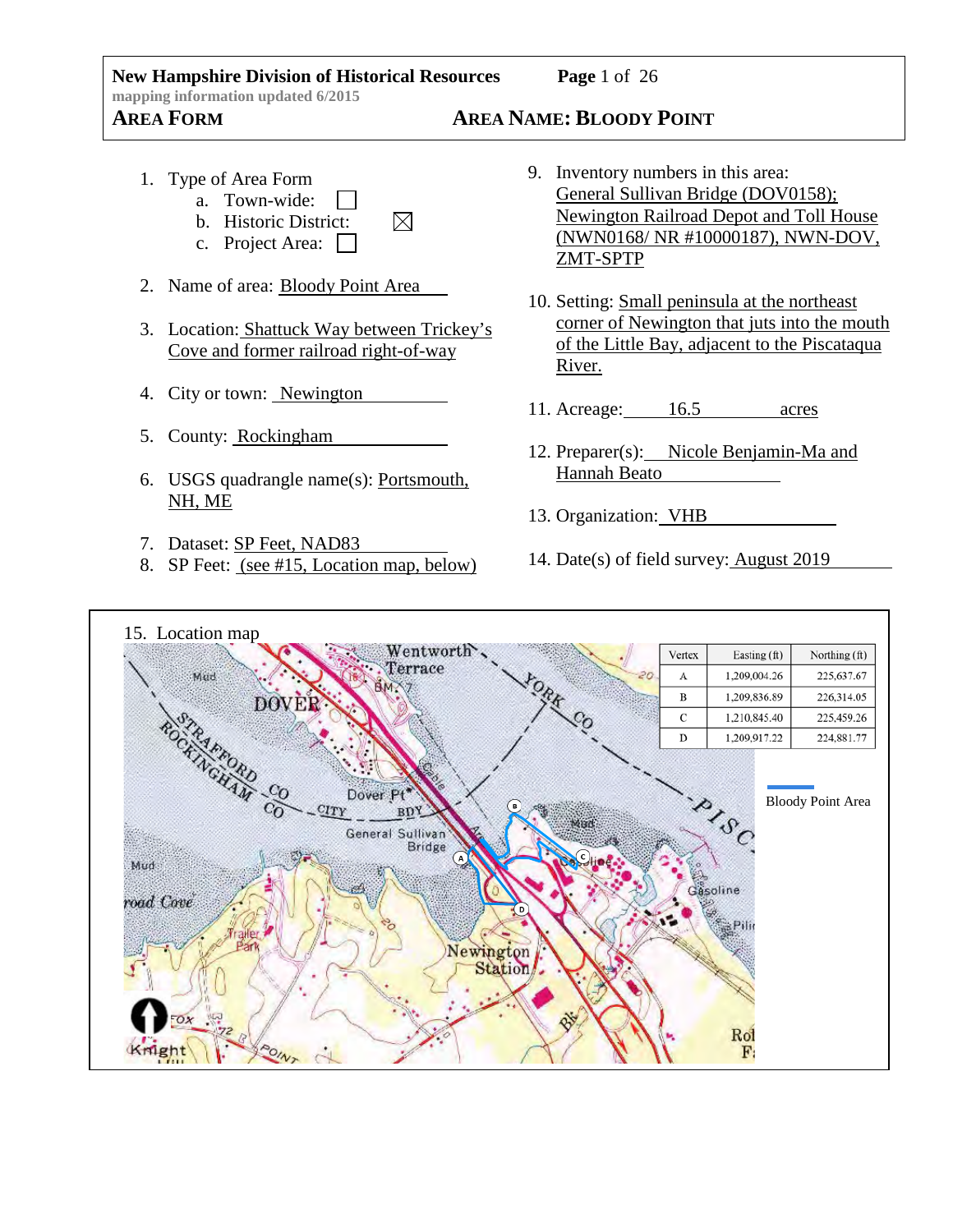# **AREA FORM AREA NAME: BLOODY POINT AREA**

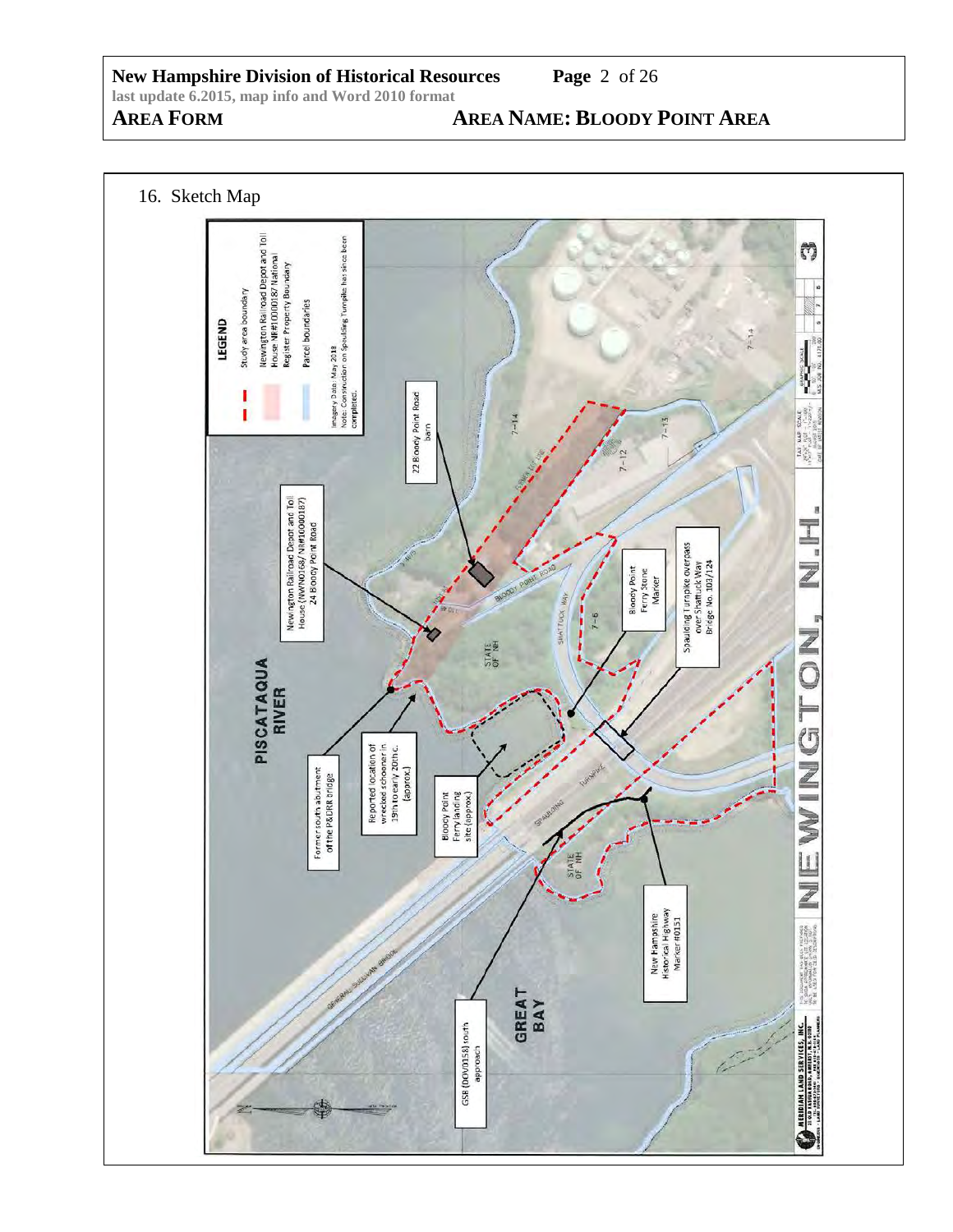# **AREA FORM AREA NAME: BLOODY POINT AREA**

## **Methods and Purpose**

The survey of the Bloody Point Area resulted from Section 106 consultation for the Spaulding Turnpike Project in Newington and Dover, NH (Newington-Dover 11238). Specifically, the survey relates to the "S Contract" for the project (1123S), which is re-evaluating the original Selected Alternative. The initial project consisted primarily of an expansion of the Little Bay Bridge and improvements along the Spaulding Turnpike, including rehabilitation of the historic 1934 General Sullivan Bridge (GSB) (DOV0158) for emergency vehicles, pedestrians, bicycles, and fishing use. However, inspections of the bridge between 2010 and 2016 resulted in a re-evaluation of the feasibility and costs associated with the rehabilitation of the GSB. The S Contract is evaluating several alternatives to provide recreational access and connectivity between Dover and Newington over the Little Bay.

The re-evaluation of the Selected Alternative for the project requires Section 106 evaluation and review, and the Newington Historic District Commission has been an active participant in the process as a Consulting Party. During discussions of potential effects of the current project on historic properties, the Commission suggested the Bloody Point Historic District as a historic property that had not been identified in the 2005 Project Area Form (PAF) for the project, or the updated PAF completed in 2018. The Bloody Point Historic District is a locally-designated district, the boundaries of which were never firmly established after the Town of Newington's lease on the State of New Hampshire-owned property at the Newington Depot on Bloody Point expired. The Commission is re-examining the local historic district and has identified a set of features, sites, and parcels to be considered as the extent of the current locally-designated district, reflecting resources associated with the transportation and economic development of Bloody Point. The Commission requested consideration of the local historic district as a National Register-eligible district. This area form is intended to evaluate the eligibility of Bloody Point for the National Register, specifically the boundary currently used by the Commission to define the local historic district.

Bloody Point and the surrounding area have been subjects of a large body of research and writing during the planning and evaluation of the Spaulding Turnpike project. The historical development and contexts of the area have been written up extensively, from both architectural and archaeological perspectives, which consulted a variety of primary and secondary sources. The most comprehensive of these documents include the 2007 Final Environmental Impact Statement (FEIS) for the project (VHB 2007), the 2005 PAF for the project (NWN-DOV), the 2018 update to the PAF (ZMT-SPTP), and the 2004 Phase I-A Preliminary Archaeological Reconnaissance report (Bunker et al., 2004). Some of the contexts have been further developed through intensive-level evaluations and documentation of nearly 100 specific properties in the region of the turnpike improvement project. The Historical Background of this document (Section #19) largely draws from previously-developed contexts detailed in these four reports. The information has been refined and rewritten to specifically address the historic development of Bloody Point, with a limited amount of new research as deemed necessary to fill gaps or provide updated information. Appropriate citations to these comprehensive reports are provided in the discussion. New information was usually gleaned from NHDHR forms and reports, and National Register nomination forms for properties and surveys within the area.

Fieldwork consisted of photography of each resource within the area, as well as streetscapes and overview photographs to convey development patterns. Notes regarding materials, notable features, and condition were compiled during the survey. Photograph numbers are keyed to a sketch map, and a property table with photo numbers is included with this form. Construction dates for the resources are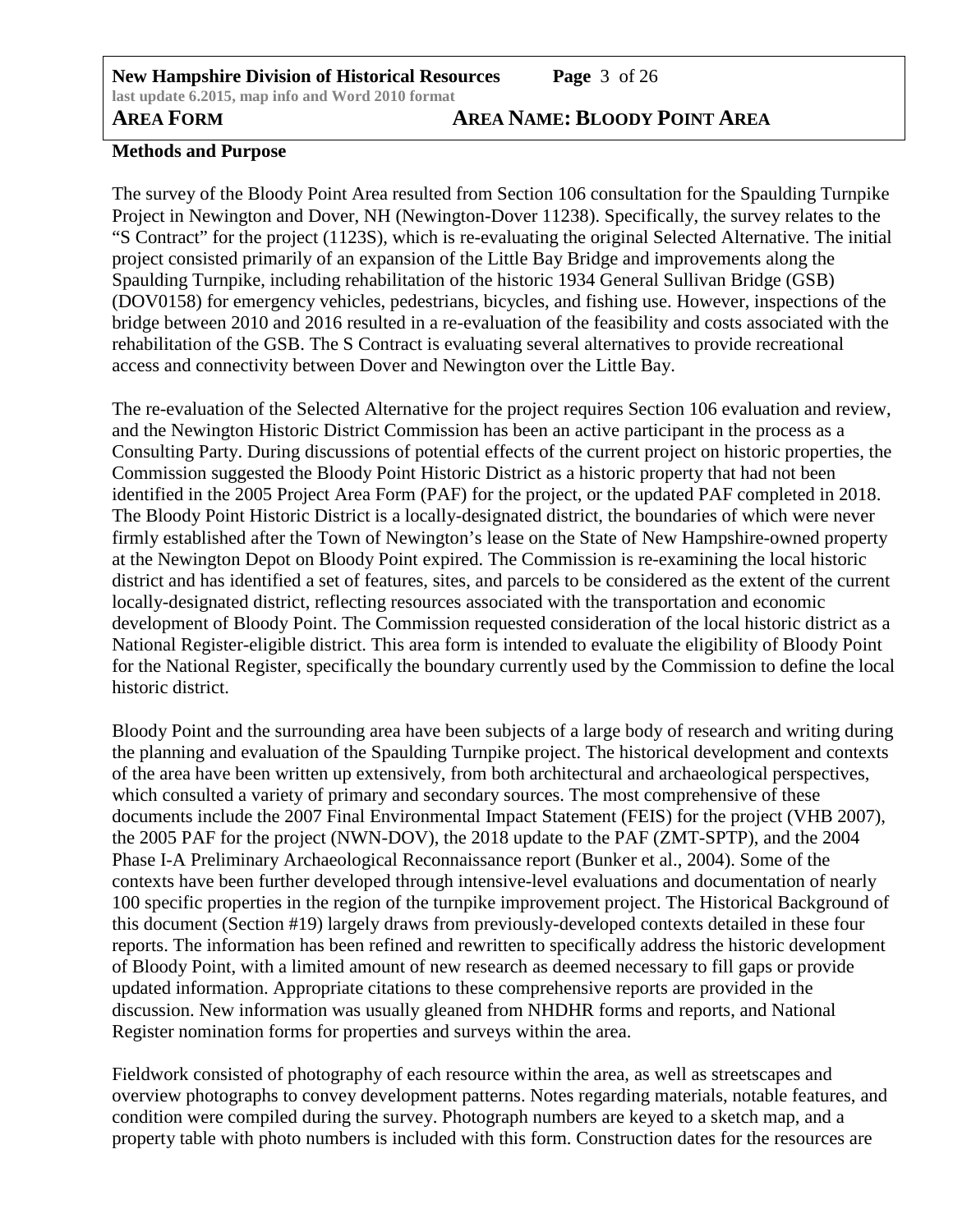based on historic maps and aerial photographs, supplemented by documentary research and a visual assessment.

# 18. Geographical Context

Bloody Point is a small peninsula at the northeast corner of Newington that juts into the mouth of the Little Bay, which is within the Great Bay watershed. Five tributaries flow together to create Great Bay, Little Bay and the Piscataqua River, which flows through Portsmouth Harbor to the Atlantic Ocean. Little Bay is a tidal waterway, approximately three square miles in size, located at the confluence of the Piscataqua River, Bellamy River, Oyster River, and Great Bay. The waterways that make up this network reach up to 25 miles inland, creating nearly 100 miles of tidal shoreland. The boundary between the Town of Newington (Rockingham County) and the City of Dover (Strafford County) lies in the Little Bay, while the boundary between New Hampshire and Maine occurs at the Piscataqua River, north and east of Bloody Point.

The mouth of the Little Bay is marked by two peninsulas, Bloody Point on the south, and Dover Point on the north. While Dover Point is a long, narrow peninsula running between the Piscataqua River and the Bellamy River, Bloody Point is the easternmost of a series of smaller points and coves that form Newington's irregular north shoreline. West of Bloody Point is Trickey's Cove, a sheltered inlet. Further west is land historically referred to as "Beane's Point," Great Cove, and Fox Point, a relatively long peninsula across the bay from the Town of Durham. From Fox Point, the shoreline of Newington turns south toward the Great Bay. On the east side of Newington, the shoreline continues southwest from Bloody Point to follow the Piscataqua River, becoming more regular and even due to centuries of adaptation and dredging for industrial and shipping use. Despite the convenience of Little Bay and its neighboring waterways as transportation routes, strong currents and clusters of underwater rocks could make navigation a challenge. Areas proximate to Bloody Point known as the "Horse Races" and "Langstaffe Rocks" (sometimes spelled "Langstaff") were known to early mariners (Scales 1923: 220; Scales 1906: 318, Figure 5).

Newington generally exhibits a topography of rolling hills, but large portions of its land area have been heavily modified and developed. The east portion of the town, along the Piscataqua River, is nearly completely industrial and commercial, characterized more by paving and building complexes than vegetation. The comparatively small-scale use of Bloody Point by primarily event and recreational visitors has resulted in a more heavily-vegetated landscape, which is more in character with the built-up rural landscape of the town's west side. In contrast, the area to the south and west of Bloody Point is extensively development, leaving a generally narrow buffer of vegetation along the shoreline until Trickey's Cove.

# 19. Historical Background

Located at a crucial junction where the seacoast transitions to inland waterways, Bloody Point has been defined geographically and socially by the water that surrounds it. The Piscataqua River, Little Bay, and Great Bay are credited for the early settlement of the area, but simultaneously considered to be obstacles to be overcome as development of the area progressed. Bloody Point itself witnessed the full spectrum of waterfront transitions over time, from ferries to automobiles and small-scale local commercial enterprises to large, regional industrial complexes. Over time, this evolution of Bloody Point and its waterfront has resulted in the progressive physical and logistical isolation of the area from the rest of Newington.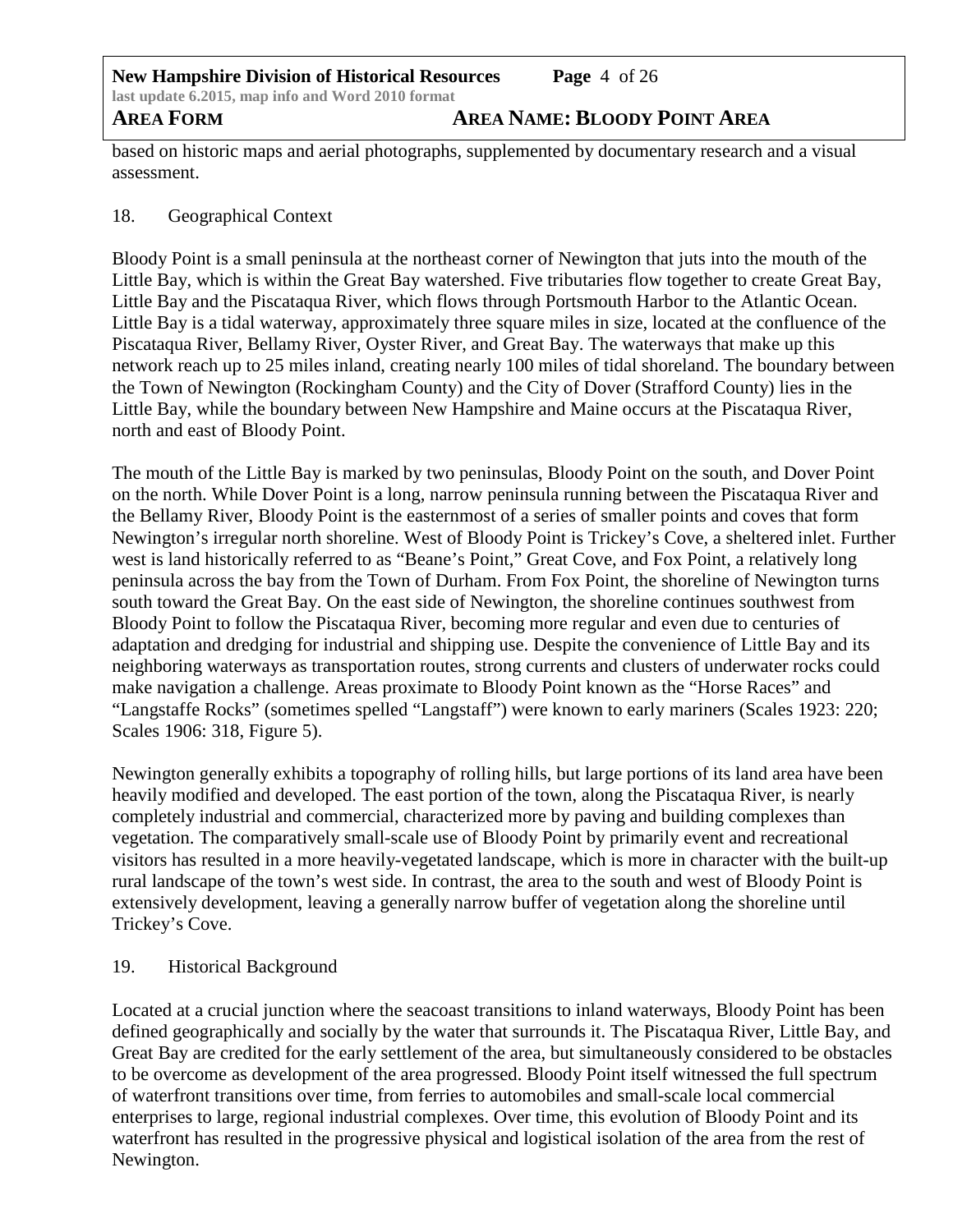## European Settlement and Early Transportation (1623-1793)

Newington and the area of Bloody Point were part of one of the first European settlements in New Hampshire in the early seventeenth century, which consisted of Dover, Portsmouth, Exeter, and Hampton. The settlement of Dover was initially much larger than the current city boundaries, and included all or parts of what is now Newington, Durham, Madbury, Lee, and Somersworth when it was established in the 1620s (VHB 2005: 23).

Dover's extensive land area incorporated some of the most important tidal waterways along the coast, but these waterways also created connectivity issues. Europeans began to settle Bloody Point in the 1640s, and the origin for the geographical name is reported differently across sources. One story has the evocative moniker resulting from an early conflict between the Native Americans and the newly-arrived European settlers; alternatively, the name may have been assigned to the location of a near-duel between the king's agents for Dover and Portsmouth over rightful ownership of the small peninsula (VHB 2005: 23). Since the early settlement of the state was concentrated along the coast, Little Bay and its junction at the Piscataqua River became an important crossing point for commerce purposes and for those traveling between settlement populations. The sheer size of Little Bay, Great Bay, and the Piscataqua River precluded the use of bridges to connect the surrounding land masses, due to the technological limitations of timber pile bridges. Thus, ferries provided the earliest methods of transport across the waterways (VHB 2005: 24).

The primary purpose of the New England colonies was to procure and ship natural resources back to Europe, and the early economy of the first settlements revolved around fishing outposts and timber contracts. Fishing was used to support the local settlements, and salted fish was exported to Europe (Bunker et al., 2004: 8-11. The first lumber mill in the area was established in the 1620s, and Dover started producing frigates in the mid-seventeenth century. Ship masts were produced for the British Army, supplanting some of the early, commercial-scale fisheries (Bunker et al., 2004: 8-6, 8-7). Boats used for transport during this time included schooners, shallops, and fishing boats. For local travel, the use of gundalows was highly favored, which were shallow vessels designed to navigate the strong current of the tidal waters (Bunker et al., 2004: 8-12).

The numerous projecting points of land that characterized the shoreline of the future Town of Newington were naturally favored for ferry wharves and landings, and several operated from Newington by the late seventeenth century. On the west side, a ferry connected Fox Point with Langley's Point in Durham, and a second ferry traveled between Furber's Point across the mouth of the Great Bay to Adams Point, also in Durham. Multiple ferries also operated from Bloody Point, including one crossing the Piscataqua River east to Eliot, Maine, and north to Dover Point, across the mouth of the Little Bay (Bunker et al., 2004: 8-12).

Thomas Trickey established the ferry between Bloody Point and Dover Point in the 1640s, and his family operated the service until the early eighteenth century. In 1705, the family sold their land, ferry, and a tavern to John Knight (originally Chevalier), who ran Knight's Ferry for 20 years (Scales 1923: 53). Later, the ferry's base of operation moved north to Dover Point, where multiple generations of Captain Howard Henderson's family kept the service running. To complete the route, multiple roads connected nearby villages to the Bloody Point ferry crossing. Dover Point Road traveled south to the crossing at an early date, and the approximate route of what is now Nimble Hill Road connected the center of Newington to Bloody Point by 1660. In 1681, a road was built between Portsmouth and the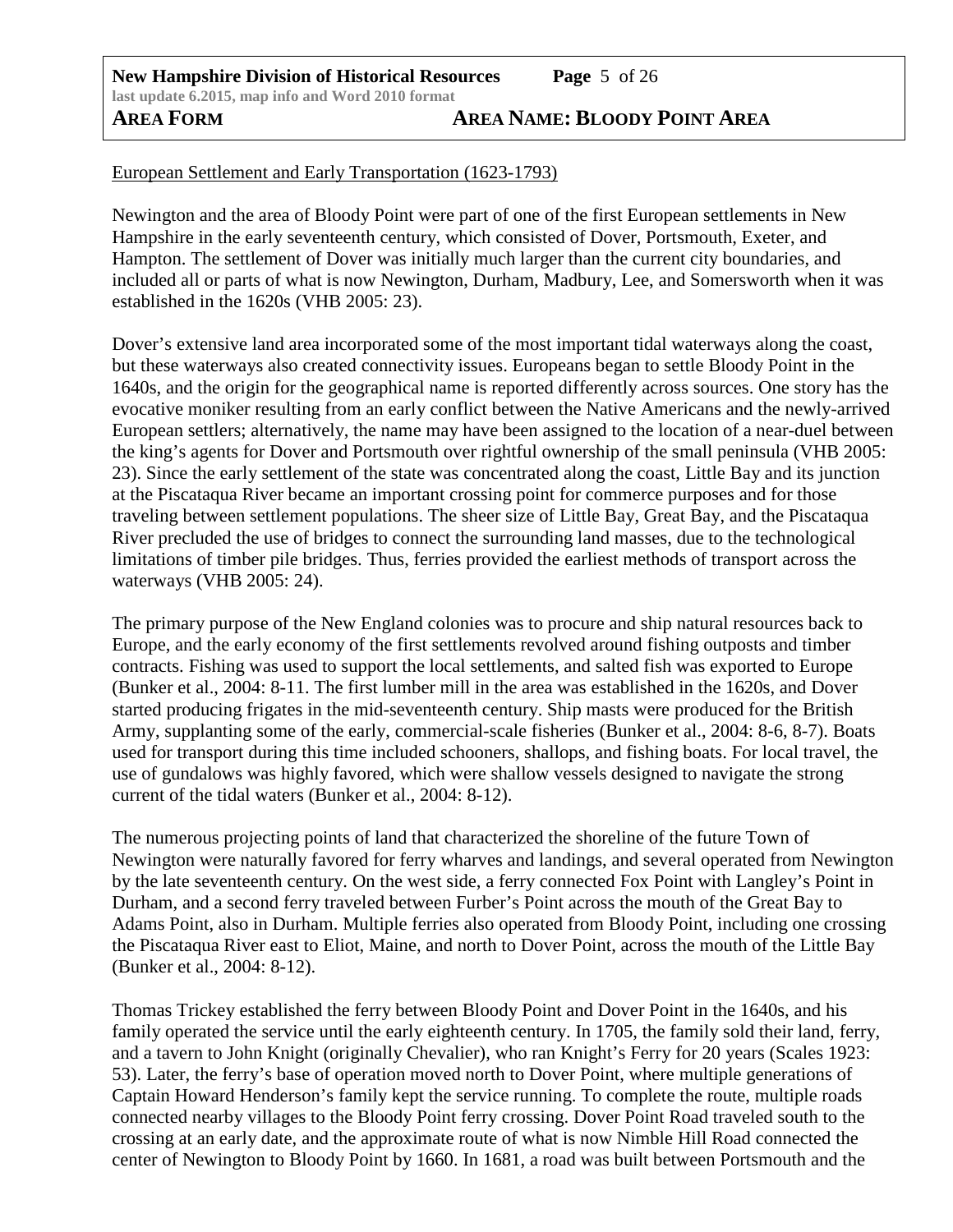**New Hampshire Division of Historical Resources Page** 6 of 26 **last update 6.2015, map info and Word 2010 format AREA FORM AREA NAME: BLOODY POINT AREA**

Bloody Point ferry crossing, which was followed by a post road originating in Hampton in 1899 (ZMT-SCRP: 18).

The convenience of the multiple ferry services had its limitations, however. Currents across the Little Bay could be dangerous, hampering ferry operations, and operations were suspended entirely during the winter months. The shortest overland detour was fully 10 miles out of the way, traveling southwest and around Great Bay back up to Durham and central Dover (NWN-DOV: 24). This affected the transport of goods and materials, and thus the economy, but also became a burden for residents. Dover's meetinghouse was north of the Little Bay, which meant that residents of Bloody Point and what became Newington were reliant on the ferries to attend church. As a result, Bloody Point successfully petitioned to become a separate parish in 1712, erecting a meetinghouse in central Newington (extant), and the Town of Newington was incorporated the following year (Bunker et al., 2004: 8-9). However the transportation challenges of the area, exacerbated by the growing population expanding inland from the coast, continued to create some measure of physical and psychological isolation for inland communities.

### Piscataqua Bridge, Turnpikes, and the Growing Economy (1794-1873)

Newington and Dover continued to grow into the nineteenth century, with an economy fueled by lumber mills, brickyards, and agriculture, and efforts to improve the connections between them and trade centers were elevated. The American Revolutionary War (1775-1783) marked a change in the local economy as people focused on the local supply chain rather than primarily exporting to England. While residents had practiced subsistence farming since early European settlement, access to urban markets opened the door for coastal communities to begin commercial farming, and cash crops began to become an important economic factor. Dairy products, poultry, livestock, and apples could be sent to regional markets and traded for imports such as molasses, coffee, salt, tea, and ceramics (Bunker et al., 2004: 8-16). Small-scale shipbuilding transitioned into larger shipyards in the nineteenth century, requiring the deeper waters of coastal rivers to support the larger hulls of the newest ships. Thus, shipyards became more centralized, and were concentrated in Portsmouth, Eliot, and Kittery (Bunker et al., 2004: 8-20).

Fishing and farming were largely seasonal, which supported the growth of the area's other major industry, brickmaking (VHB 2005: 25). The latter was also a seasonal occupation, and required a combination of several favorable conditions that all co-existed on Dover Point.

The brickyards within and near the project study area were formed because a reliable source of high quality clay from marine deposits was available. In addition, there was sufficient open acreage for extracting and processing the clay, for forming and drying the brick, and for firing. This clay was extracted by horse and hand, and shaped into bricks that were dried and fired on site during warm and dry seasons of the year. Firewood was cut from adjacent woodlots during the winter to provide the wood needed to fuel the kiln. Gundalows were loaded with finished brick that was then transported downstream. The bricks made here were in demand for construction of buildings in Portsmouth and Boston. Bricks were shipped to Portsmouth following a massive fire in 1813 and also to the Boston market (Bunker et al., 2004: 8-20, 8-21).

Many of the area's families kept riverfront brickyards in conjunction with other enterprises such as farming; in fact, the 1850 United States census still included brickmaking as part of farming operations rather than as a distinct occupation, and the Dover business directory did not contain a section for brickyards until the 1890s. The Henderson family, which operated the ferry between Bloody Point and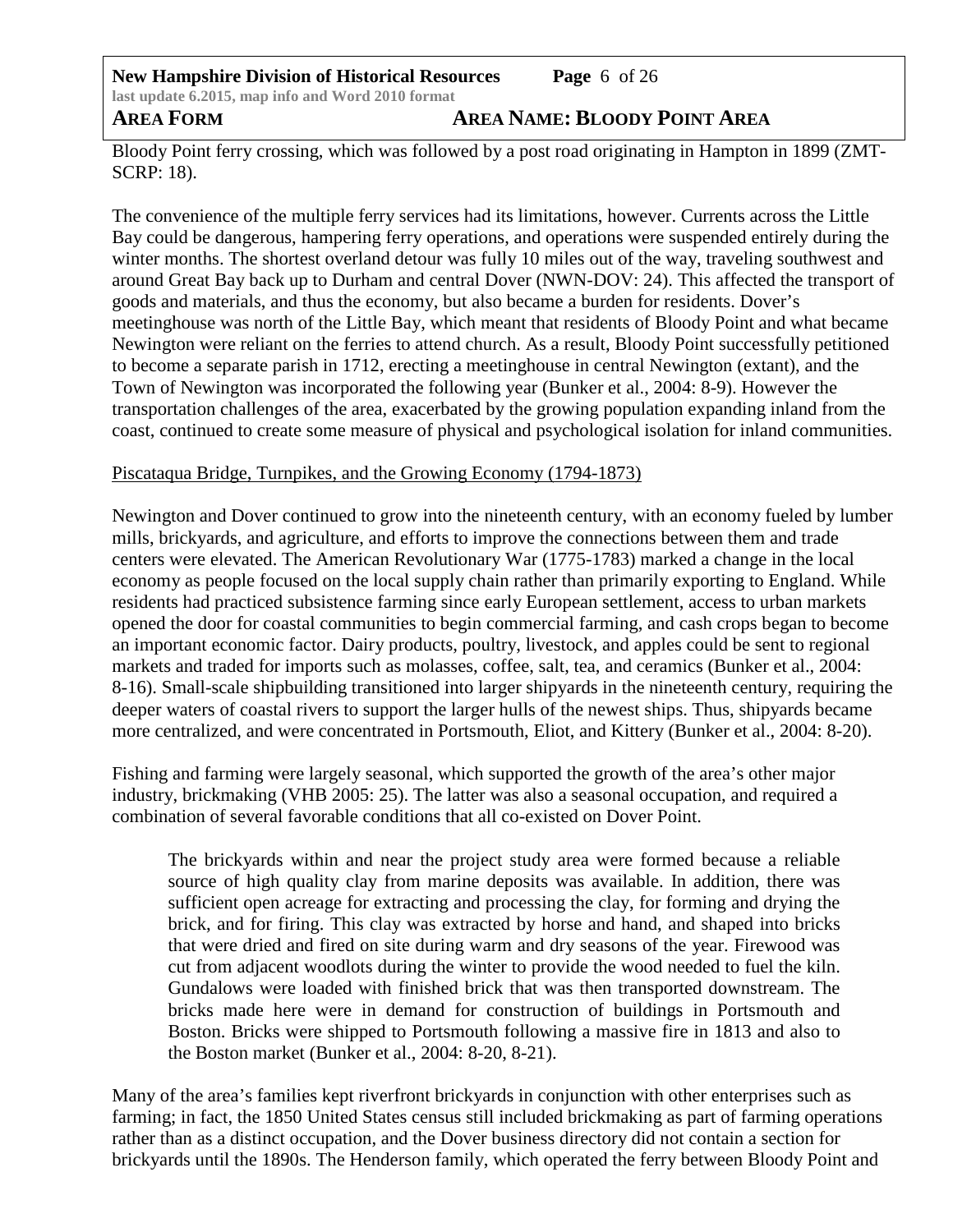**New Hampshire Division of Historical Resources Page** 7 of 26 **last update 6.2015, map info and Word 2010 format AREA FORM AREA NAME: BLOODY POINT AREA**

Dover Point over multiple generations, also maintained a brickyard on their property at the north terminus (VHB 2007: 3-180).

Economic growth was accompanied by settlement further inland, where navigable waterways could not be relied on for transportation. In addition, the need to connect towns along the Connecticut River, Merrimack River, and the Seacoast grew increasingly important. The First New Hampshire Turnpike was chartered in 1796 and completed in 1801, connecting Concord to Durham, the latter of which could be accessed by stagecoach from Portsmouth and Boston (NWN-DOV: 24; VHB 2007: 3-179). The south terminus of the turnpike was established at the Piscataqua Bridge, the first bridge to successfully span the Little Bay. By the 1790s, bridge technology was far enough advanced to allow the crossing; even so, the Piscataqua Bridge utilized an island to help break up the route, and was placed further inland to avoid the particularly dangerous currents at Bloody Point. The bridge was constructed between Fox Point in western Newington to Cedar Point in Durham, via Goat Island within the channel. Following examples set in Stratham, Claremont, and Portsmouth, where fundraising alone failed to provide the necessary resources to construct much-needed bridges, the 1794 Piscataqua Bridge was funded by a public lottery (Garvin and Garvin 1988: 50; VHB 2007: 3-240). It was more than 2,300 feet long and incorporated a drawbridge span to allow passing watercraft. Although the ferry between Bloody Point and Eliot continued to operate, service on the ferry connecting Bloody Point and Dover Point was reduced.

The destruction of the Piscataqua Bridge in 1855 by ice floes caused transportation over the Little Bay to revert to eighteenth-century methods when the bridge was not rebuilt (NWN-DOV: 26). Once again, the economy was dependent on ferries and there was no direct route between Portsmouth and the First New Hampshire Turnpike up to Concord. As inconvenient as this setback was, the growing brickmaking industry at Dover Point was unaffected, as it utilized waterborne gundalows for transporting its heavy cargo (NWN-DOV: 27). An 1857 map showing Bloody Point (Figure 4) indicates two properties' owners along the road leading up to the Bloody Point ferry crossing, N. Drew and W. Berry. Nancy Drew was reported to have run a tavern near the ferry crossing, and for a time, the point which marked the south terminus for the ferry was known as "Nancy Drew's Point" (Thompson 1892: 154). Neither property is extant.

# The Railroad and Renewed Connections (1873-c. 1910)

It wasn't until 1873 that a bridge once again spanned the Little Bay, which this time carried rail service as well as highway traffic between Bloody Point and Dover Point and finally supplanted the ferry. The railroad came late to Newington; Portsmouth and Dover center had rail service by 1840. The Portsmouth & Dover Railroad (P&DRR) finally established a direct rail connection between the two cities, and was chartered with the financial support of investor Frank Jones, a Portsmouth brewer interested in a more efficient way to transport grain from inland farms for his business. The line opened under lease to the Boston & Maine Railroad's (B&M) Eastern Railroad, in which Jones also invested (NWN-DOV: 28; VHB 2007: 3-240).

The route of the P&DRR generally paralleled the Piscataqua River from Nobles Island in Portsmouth up along Dover Point. It crossed the Little Bay at Bloody Point, downstream of the earlier ferry crossing, and a railroad depot was established at Bloody Point. The Newington Depot (extant, 24 Bloody Point Road, NWN0168, NR# 10000187) included a residence for the station agent and toll taker, who in addition to his railroad duties operated the drawbridge span via a hand-operated windlass that allowed river traffic to pass the bridge. While the highway portion of the bridge was a wood trestle, the railroad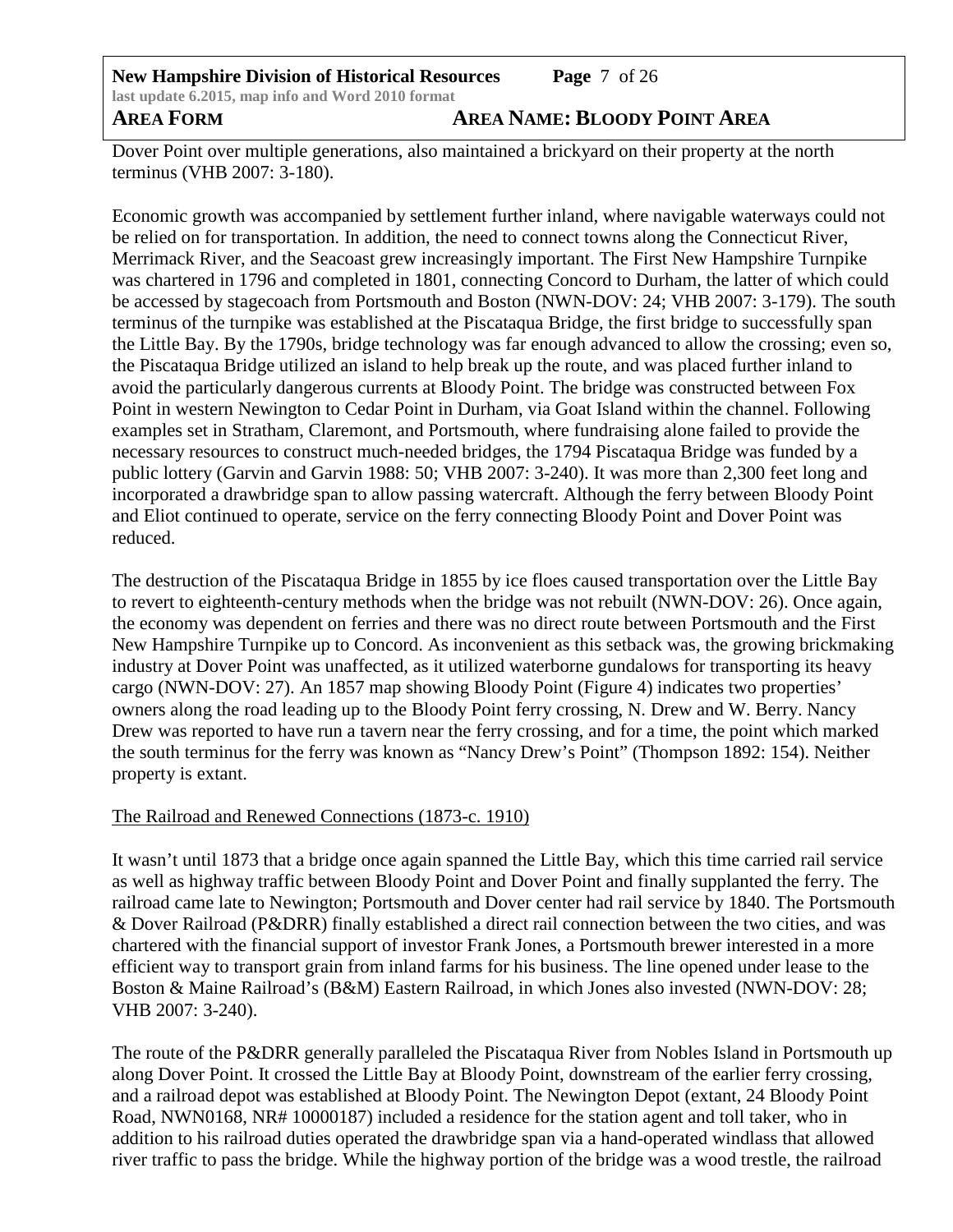# **New Hampshire Division of Historical Resources Page** 8 of 26 **last update 6.2015, map info and Word 2010 format**

# **AREA FORM AREA NAME: BLOODY POINT AREA**

side was a steel Howe truss that was pre-fabricated and transported from Chicago (NWN-DOV: 28). It was 1,700 feet long and cost \$100,000 to complete. In 1874, the bridge toll was three cents for pedestrians, ten cents for a horse and rider, 15 cents for a carriage, and one cent for each head of sheep or pigs. The depot contained a waiting room, ticket office, and platform along the east side of the building. While those serving the role of station agent and toll taker changed rather frequently, James Drew was one of the first and longest in the job, employed from 1880 to 1905. During his tenure the bridge was temporarily closed for repairs in 1888, the first of several such instances in the next few decades (Mausolf 2009: Section 8). However, the bridge did a brisk business, opening nearly two dozen times during December 1892 – a time period of just one month, during one of the most treacherous times of the year due to the weather. Nearby, the 1892 atlas map indicates the residences of C. A. Dame, F. I. Whidden, and J. W. Whidden located along the short road leading up to the new bridge (Figure 6), but the houses are not extant; Dame's house was removed when the GSB was constructed.

Newington's agricultural economy continued to shift toward commercial farming. Its farmers were collectively a major supplier of dairy products, which were transported to Portsmouth and beyond. The railroad spurred this expansion, not only speeding up the amount of time it took to transport the products, but also introducing access to iced railroad cars, required to stabilize dairy products and keep them fresh. Milk became particularly important, which was sold in bulk by local farmers to commercial creameries (VHB 2007: 3-186). Other products of these farms, which ranged between 50 and 100 acres in size, included corn, hay, and grain. The opportunity to access national and international markets encouraged the development of non-perishable crops, and several apple orchards were established on Newington farms. As of 1900, the United States census showed that agriculture remained the primary occupation for Newington residents (NWN-DOV: 26; VHB 2007: 3-186). On Dover Point, the turn of the twentieth century brought a decline in the brickyards, resulting from the depletion of the valuable clay resources and the increased automation of the brickmaking process (NWN-DOV: 30). However the railroad brought new opportunities, including a fledgling tourism industry for people looking to escape the bustle of nearby cities like Portsmouth.

# The Automobile Era (c. 1910-1952)

In the early twentieth century, the area that was shaped by the sequential developments of shipping, turnpikes, and railroads was transformed once again by the rise of the automobile. This transformation has proven to be the most extensive, permanently changing the landscape of Bloody Point. The combination of a shifting economy and a shifting transportation network resulted in the physical and functional disconnection of the east side of Newington, especially at the north end at Bloody Point.

The turn of the twentieth century witnessed the accelerated consolidation of several regional rail lines under the B&M, including the P&DRR in 1900. However, even then it was clear that automobile travel was on the rise, making the extensive railroad network unviable within a few decades. New Hampshire started planning for the increased use of automobile transportation early in the twentieth century with a series of roadway improvement plans. The idea of "trunk lines" running north/south through the state was advocated by Frank West Rollins, champion of the Good Roads Movement and future governor of New Hampshire (Garvin 2004 Part I: 25). The creation of well-laid out and maintained roads between the Massachusetts border and the White Mountains would encourage more visitors to the state's best known natural features. In 1903, the New Hampshire state legislature passed two bills that paved the way for the execution of the trunk line concept, including such provisions as hiring a highway engineer, conducting a survey of current highway conditions, and outlining the logistics of a joint state and municipal partnership to pay for the road's construction and upkeep (Garvin 2004 Part I: 26). In 1909,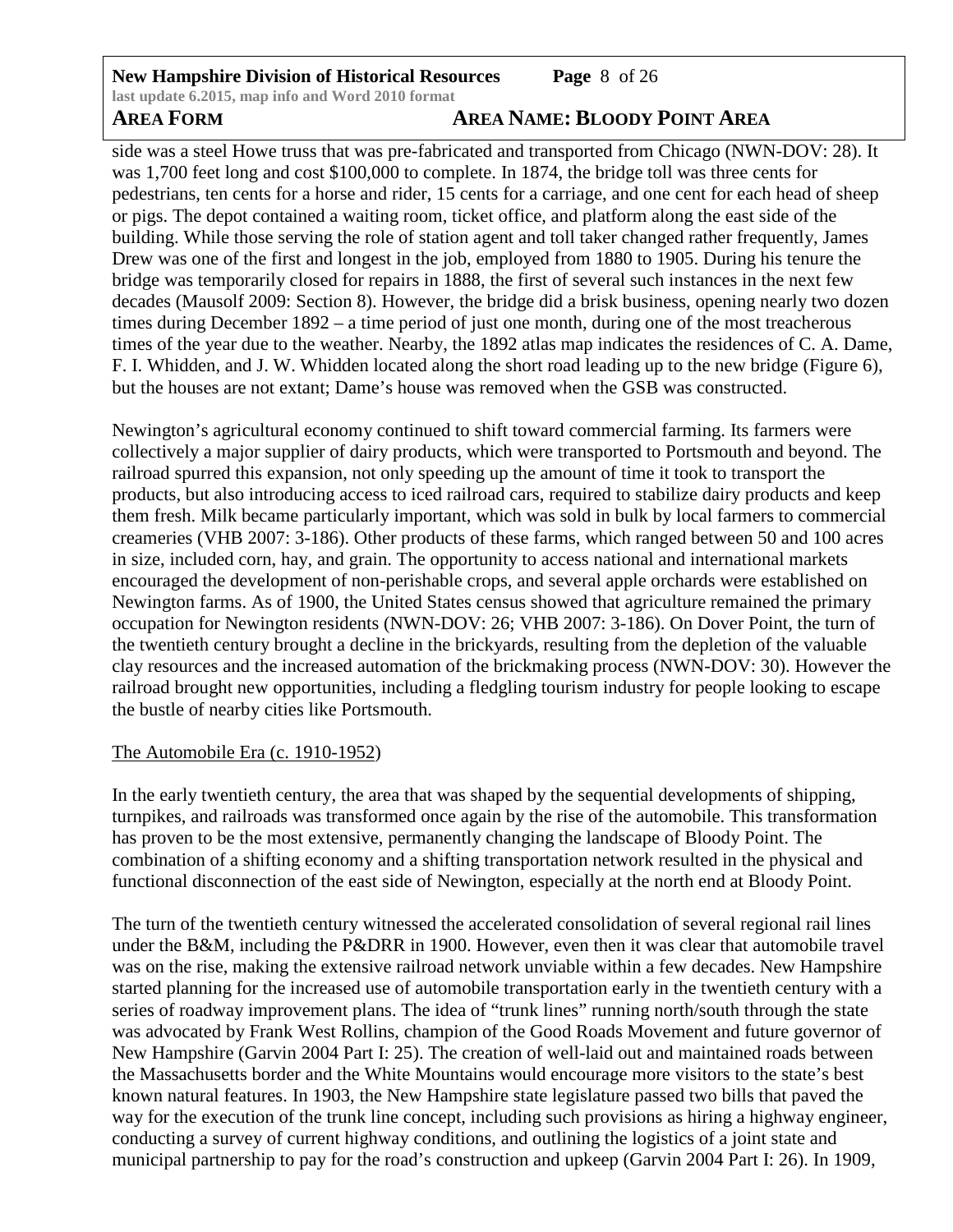**New Hampshire Division of Historical Resources Page** 9 of 26 **last update 6.2015, map info and Word 2010 format**

# **AREA FORM AREA NAME: BLOODY POINT AREA**

the legislature approved the plans for three north/south highways, including the East Side Trunk Line (White Mountain Highway, Route 16), the Daniel Webster Highway (Route 3), and the West Side Road (Dartmouth College Highway, Route 10), improving automobile access to destinations in the east, central, and west portions of the state respectively. The East Side Trunk Line was carried over the Little Bay by the dual-purpose 1873 P&DRR bridge at Bloody Point, confirming the point's continued importance in the regional transportation network.

The automobile heralded an economic shift for the area as well. As the brickyards on Dover Point closed due to diminished resources and automation of the brickmaking process, and commercial farming in Newington decreased, attention turned to the recreational activities of the extensive waterfront along the Piscataqua River, Bellamy River, and their hallmark bays and coves. Both Newington and Dover Point offered the scenery of a summer getaway without sacrificing proximity to Portsmouth and other urban centers. Clusters of seasonal cabins were built along the waterfront – an easy drive that was accessible for most city commuters (NWN-DOV: 33; VHB 2007: 3-188). These included several summer cottages along the approximate alignment of Shattuck Way in Bloody Point, which are generally not extant (Figures 9 and 11). Commerce on Bloody Point and Dover Point began to cater more to the automobile travelers and tourists. The Curtis and Batchelder Filling Station near the corner of Bloody Point Road and Shattuck Way (NWN0172, extant) is one such example, though now thoroughly altered into a residence.

On the east side of Newington, the relative depth of the Piscataqua River attracted more industry than tourism in the early twentieth century. The industrial complex currently known as Sprague (NWN-0SEA) got its start in the early years of WWI (1914-1918), when L.H. Shattuck Inc. of Manchester established the Shattuck Shipyard at the south end of Bloody Point, contracting with the U.S. Navy to build cargo steamships (NWN-DOV: 31; VHB 2007: 3-189). While steel ship frames were generally preferred at this point, wood hulls were still faster and cheaper to produce; Shattuck produced these frames, which were sent elsewhere to be fitted out with engines and other mechanicals. This large operation could handle four vessels under construction concurrently, with supporting warehouse, office, shops, and drafting facilities in addition to a restaurant, hospital, and fire department on-site. Other amenities included a hotel, a store/restaurant ("Mary's Place"), and a bus that carried workers from Portsmouth to the Shattuck Shipyard (NWN-DOV: 31; VHB 2007: 3-189, NWN-0SEA: 6). Fifteen ships were produced in 1918 and 1919, and after the war the location continued to attract industrial uses such as the Atlantic Dyestuff Company and the Portsmouth Dye Company (on the site 1919-1925 and 1926-1931, respectively). Later, the complex was purchased by the Atlantic Terminal Sales Corporation for use as an oil storage facility; while it was sold to Sprague Energy in 1959, several oil tanks in the complex are still used for this purpose. John Holden, the owner of Atlantic Terminal Sales, lived on-site, building a house and barn that was later moved to the northeast corner of Bloody Point in the 1970s (22 Bloody Point Road) (NWN-DOV: 32).

The P&DRR bridge at Bloody Point was beset by the same difficulties that hampered use of the Piscataqua Bridge in the nineteenth century. Strong currents and ice jams caused repeated problems, including a major failure of the bridge in 1918 at the crux of WWI (NWN-DOV: 30). In the 1920s, the deck was reconstructed, and new traffic signals were installed (Lindsell 2000: 134-135). The problems with the bridge, coupled with the increasing amount of automobile traffic along the East Site Trunk Line, led regulators to start considering a replacement bridge.

The differences between the industrial east side of Newington and the more rural and less-developed west portion of the town were exacerbated with the completion of the GSB in 1934. The eight-year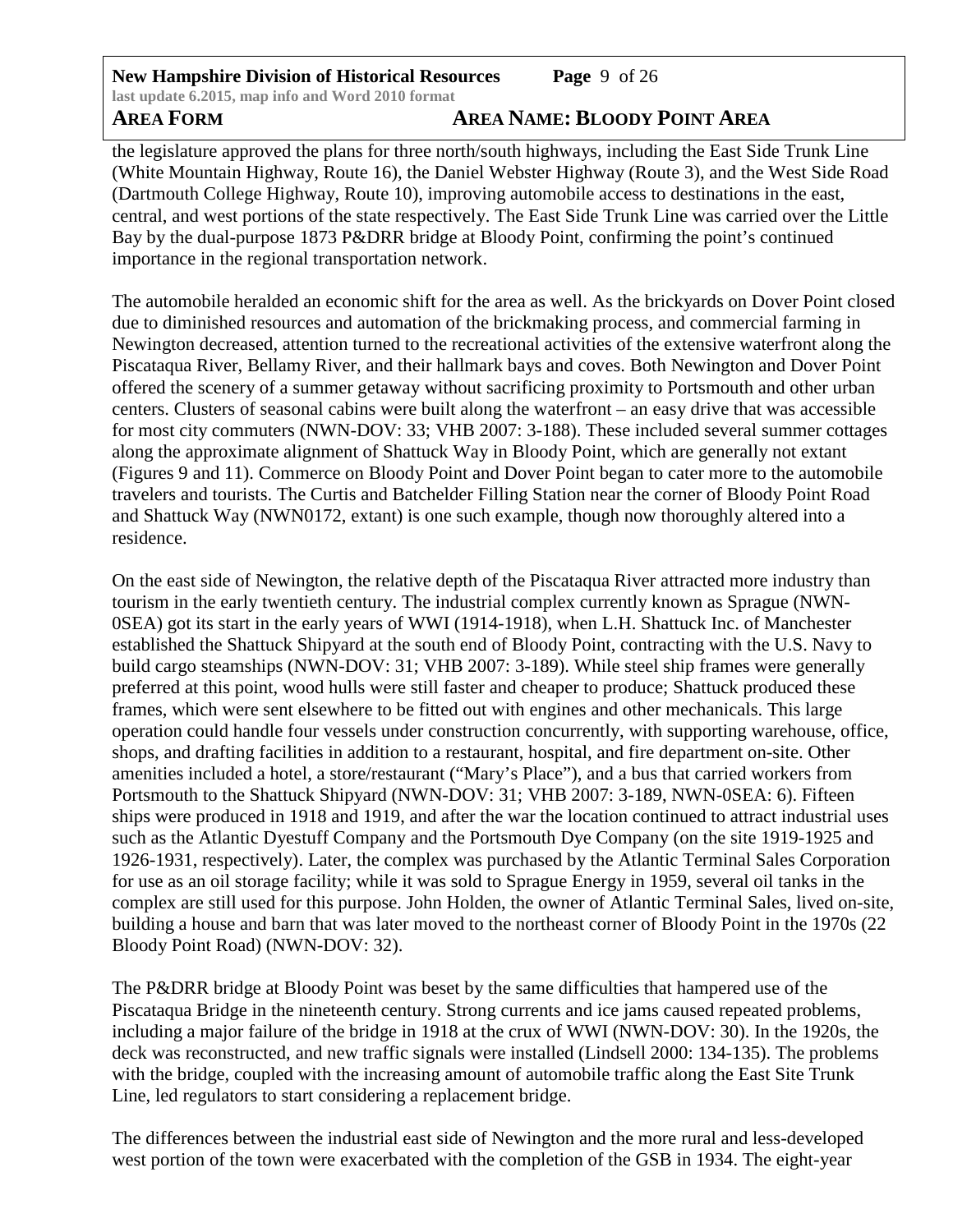**New Hampshire Division of Historical Resources Page** 10 of 26 **last update 6.2015, map info and Word 2010 format**

# **AREA FORM AREA NAME: BLOODY POINT AREA**

windup to breaking ground for the General Sullivan Bridge saw three different studies and three different recommended locations for the bridge, with multiple proposed funding mechanisms consisting of different recipes of bonds, tolls, and highway funds. In the end, a continuous steel truss bridge, located approximately 500 feet west of the P&DRR bridge and one mile east of the site of the Piscataqua Bridge at Fox Point, was chosen (DOV0158: 12-14). By the time work started in 1933, it was welcome employment for hundreds of workers during the Great Depression (1929-1939), and partial funding was provided through the U.S. Public Works Administration (PWA), a New Deal-era construction agency. More than \$200,000 of the \$1.1 million project came from the PWA, which may have been largely dedicated to improving the south highway leading to the new bridge (DOV0158: 14).

The bridge and accompanying road improvements not only represented one of the largest project outlays to date in New Hampshire, but also influenced transportation routes throughout the region to the present day. With highway traffic shifted west and railroad traffic halted, the Interstate Commercial Commission gave the B&M permission to abandon the former P&DRR line. The depot became a fulltime residence, the bridge was removed, and the tracks removed in 1940 (Mausolf 2009: Section 8). The State of New Hampshire acquired the former railroad land on Bloody Point in 1937, as part of an initiative to create parkland at both ends of the GSB. While Hilton Park developed at the north end of the bridge in Dover over the next few decades, similar efforts at the Newington end were never completed.

# Spaulding Turnpike, the Little Bay Bridges, and Modern Development (1952-present)

In the mid-twentieth century, the division between the east and west sides of Newington was reinforced with the construction of the Spaulding Turnpike and the concurrent establishment of Pease Air Force Base. The improved highway gained a "buffer" of large-scale commercial development through much of Newington, and much of the town's southwest portion was acquired for the base, further compressing the rural residential character of Newington center.

Following WWII (1939-1945), the New Hampshire Highway Department improved the state's existing highway network and began construction of the interstate highway system. The Spaulding Turnpike was constructed in 1954-1955 and took advantage of previously-established routes between Portsmouth and Milton, such as the former railroad bed in Newington, the newly-improved roadway approaching the GSB from the south, and the GSB itself. The limited-access toll road was just over 33 miles in length and served as a bypass, keeping through-traffic out of local communities. While existing properties with direct access to the highway were allowed to retain that access, new businesses and construction were directed onto local roads instead (NWN-DOV: 34-35). Utilizing established roadways and rights-of-way limited takings necessary to create the turnpike (though it did not eliminate the need), and some businesses were re-oriented toward the turnpike, such as two gas stations located along Shattuck Way and in the median of the new turnpike (NWN-DOV: 35). New businesses were established expressly for turnpike travelers, including a motel constructed just west of the turnpike in 1960. None of these businesses are extant.

Land use within Newington continued to evolve into the late twentieth century. Although the establishment of Pease Air Force Based in 1952 was not near Bloody Point, the wholesale acquisition of such a large portion of the town, and the subsequent restriction of that property for military use during the Cold War era (c.1947-1991) had impacts throughout the town (NWN-DOV 2009: 34; VHB 2007: 3- 192). Associated residential housing and services were located on the base in Portsmouth, and Newington was essentially divided into quadrants by the barriers created by the base and Spaulding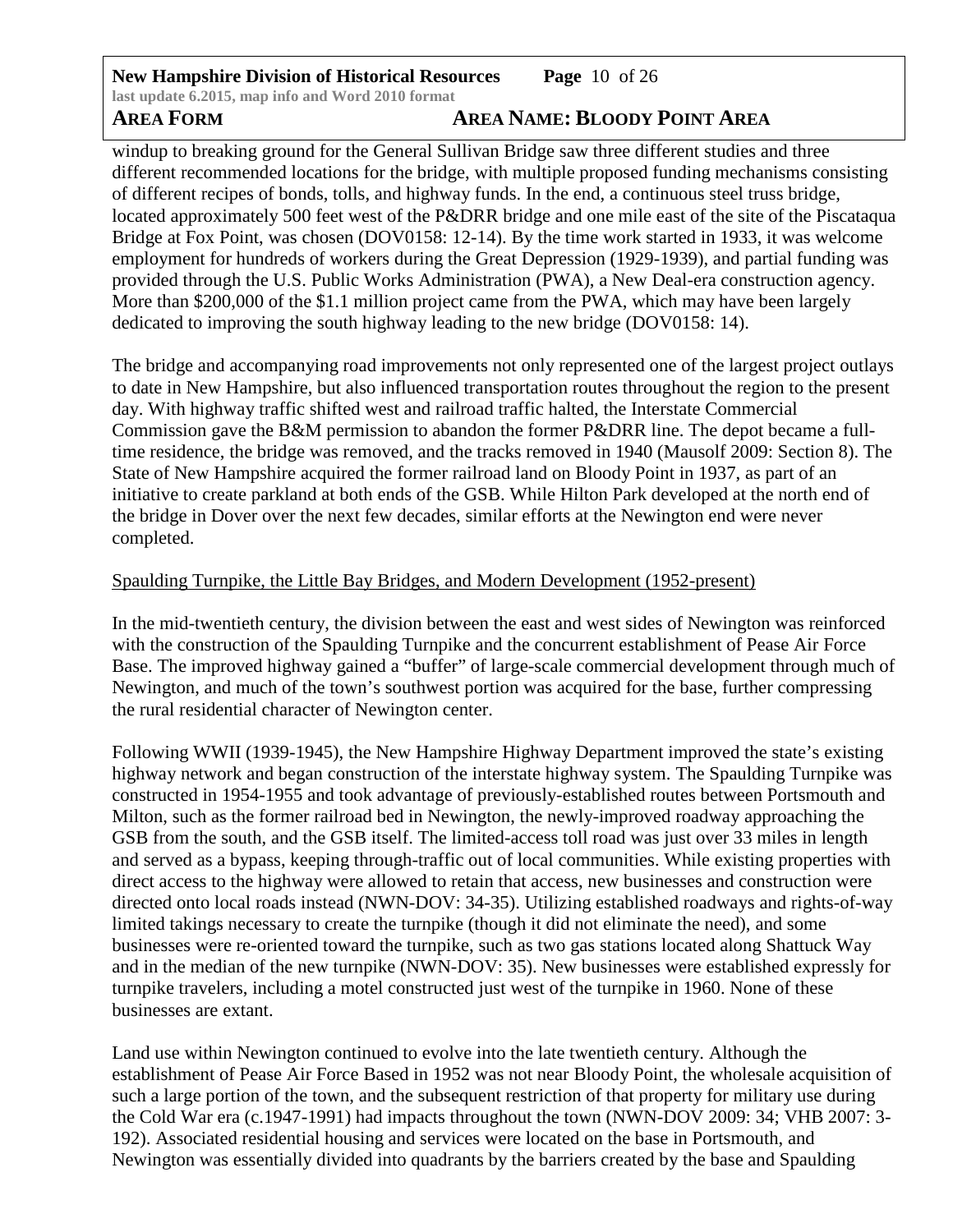**New Hampshire Division of Historical Resources Page** 11 of 26 **last update 6.2015, map info and Word 2010 format**

# **AREA FORM AREA NAME: BLOODY POINT AREA**

Turnpike. The former Shattuck Shipyard, which was developed into an oil storage facility in the 1930s, had resulted in the construction of housing and services (however temporary) for hundreds of workers; later operations did not require the same number of employees and commuting by automobile did not require those employees to live nearby. In 1959, the facility was sold to C.H. Sprague and Son, and became the business's New Hampshire headquarters. Sprague, as it is simply known now, constructed a new dock and tank, and added an oil refinery that operated into the 1980s. John Holden's former house and barn, constructed in the 1930s, were moved north onto Bloody Point in the 1970s and are now used as part of a conference center (NWN-DOV: 35; VHB 2007: 3-194, NWN-0SEA: 9). The barn is physically located on the former railroad right-of-way, within the National Register boundary of the Newington Depot property.

The Spaulding Turnpike continued to evolve. In 1966, a new bridge (Eastern Turnpike Bridge) was built parallel to the GSB. For nearly two decades, the new bridge carried northbound traffic, while the GSB carried southbound lanes. In the 1980s, a second bridge was constructed directly adjacent to the Eastern Turnpike Bridge to carry the northbound traffic, known as the Capt. John Rowe Bridge. Together, the twin bridges (later known collectively as the "Little Bay Bridges") carried traffic in both directions, bypassing the GSB completely for automobile transportation. The former seasonal cottages on Shattuck Way were demolished to create the curved alignment of Shattuck Way east of the Spaulding Turnpike, which is currently lined by large commercial and light-industrial operations.

Growing congestion required a large-scale improvement project along the Spaulding Turnpike once again in the early twenty-first century. Changes have occurred along the entire route, including the crossing at the Little Bay Bridges and GSB. Beginning in 2011, the earlier Little Bay Bridges were largely reconstructed to carry northbound traffic, and a new bridge was constructed on the west side to carry southbound traffic (Benjamin-Ma 2018: 4). More recently, accelerated deterioration of the GSB has resulted in the closure of the bridge to non-vehicular traffic as well, moving bicycles and pedestrians to a temporary detour route on the northbound Little Bay Bridge.

In Newington, although no reconstruction occurred at the south end of the GSB, the vehicular approach leading northwest towards the bridge from Shattuck Way was removed (Benjamin-Ma 2018: 5). A paved curvilinear path was added southwest of the former approach, to serve pedestrians and bicycles between Shattuck Way and the bridge (Photos 22 and 24). While the additional lanes of the Spaulding Turnpike have been largely accommodated within the existing right-of-way footprint, the local roadway system on Bloody Point was altered. West of the turnpike, Shattuck Way formerly ended in a curved entrance ramp onto the southbound turnpike. In the most recent improvement effort, the ramp was replaced with a continuation of Shattuck Way, mirroring the curved alignment of Shattuck Way east of the turnpike and providing local access between development on the east and west sides (Photos 26–29, and 31). As a result, some properties that were formerly accessed via extended driveways from the Spaulding Turnpike are now accessed off the Shattuck Way extension, with corresponding address changes (ZMT-SPTP8:6).

Increasing automobile usage, and access to the Spaulding Turnpike, helped make the waterfront attractive to families who wanted seasonal vacation homes that still allowed commuting to jobs in nearby cities. Today, this commuter mentality has persisted, with Dover and Newington becoming "bedroom communities" where people reside but are employed elsewhere in the region (City of Dover 2014: 50; New Hampshire Employment Security, [https://www.nhes.nh.gov/elmi/products/cp/profiles](https://www.nhes.nh.gov/elmi/products/cp/profiles-htm/newington.htm)[htm/newington.htm\)](https://www.nhes.nh.gov/elmi/products/cp/profiles-htm/newington.htm). Along the Newington waterfront at Trickey's Cove, former farmland and apple orchards gave way to subdivided residential lots, and former tourist businesses oriented toward summer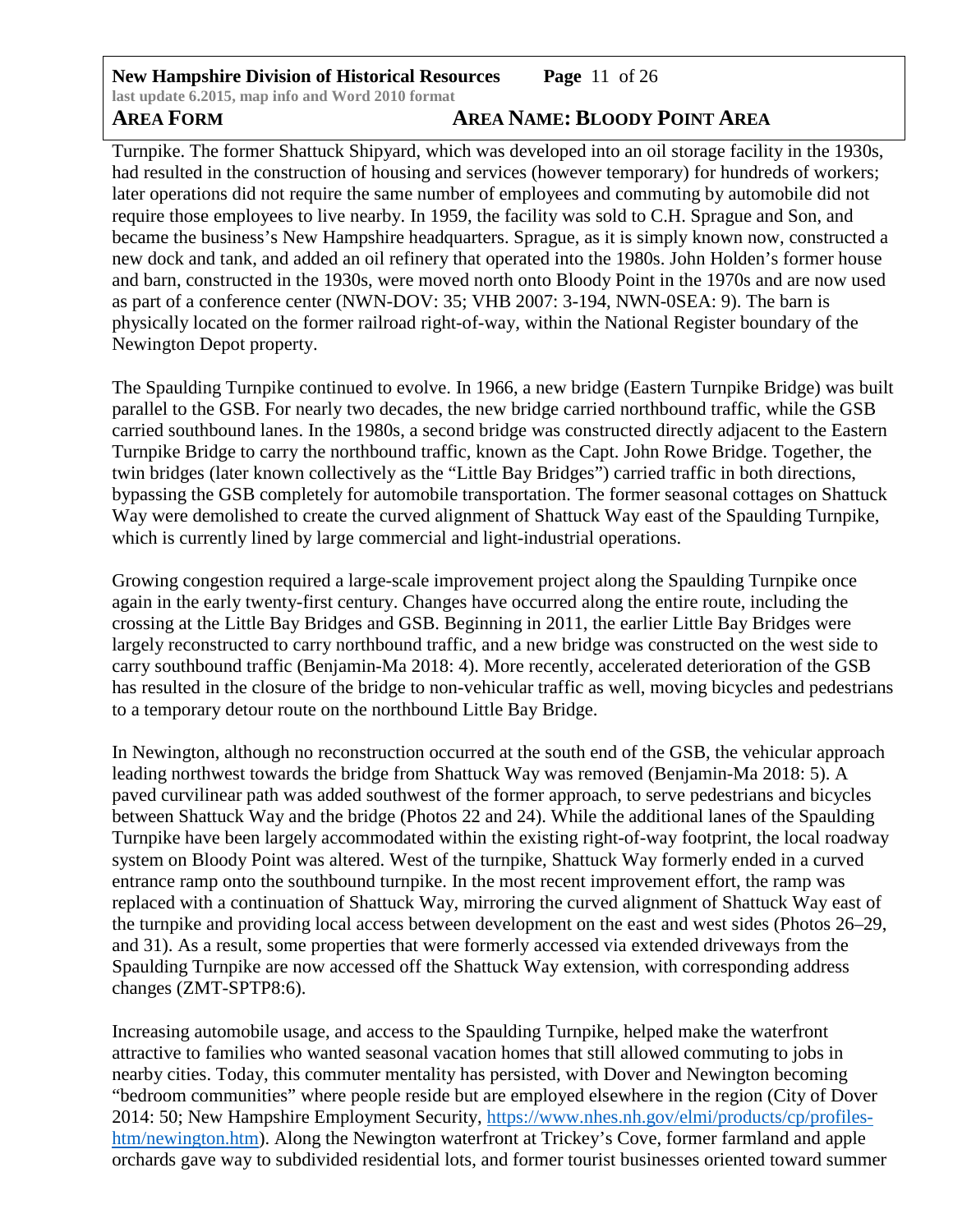**New Hampshire Division of Historical Resources Page** 12 of 26 **last update 6.2015, map info and Word 2010 format AREA FORM AREA NAME: BLOODY POINT AREA**

visitors and turnpike vacation travelers, such as the Newington Inn and Flagstone's Restaurant went out of business and were demolished (ZMT-SPTP: 7).

In the face of such widespread change, the Town of Newington took steps to promote and commemorate its extant historic sites along the waterfront. A highway marker sign summarizing the early history of Bloody Point and the establishment of Newington was erected at the south approach to the GSB in the 1980s, likely in conjunction with improvements to the Spaulding Turnpike and the closure of the GSB to vehicular traffic (Photo 23). Approximately 250 feet west, near the Spaulding Turnpike overpass bridges, there is a stone marker just of the Shattuck Way sidewalk commemorating the former Bloody Point ferry operators, near the site of the ferry landing (Photos 19-20; Figure 12). Although its fabrication date could not be confirmed, it is mentioned in documents as early as 1965.

In [1](#page-12-0)972, the Town signed a 20-year lease for the 3.86-acre depot property<sup>1</sup>, with the intention of adding picnic sites, footpaths, a playground, and restoration of the former depot building, which were never funded (BOS to Whitaker, Nov. 29, 1972). While the Town expressed interest in renewing the lease in the 1990s, the State chose not to pursue the agreement when Newington's Board of Selectmen announced their intention to demolish the depot building upon taking ownership (Hauser to Murray, July 11, 1994; BOS to Pratt, December 12, 1997). By the early twenty-first century, the Town expressed an interest in keeping the depot building, but a new agreement was never finalized (BOS to Murray, May 25, 2001 and September 28, 2001; Newington Historic District Commission meeting minutes, July 30, 2002). The State currently retains ownership of the property, which was listed in the National Register in 2010. The depot building is "mothballed," and the remnant of the former bridge abutment is used by fisherman. Newington has established a local historic district at the depot property; although design review is not enforceable on state-owned property, the Town continues to express an active interest in the history of the property and its future use.

- 20. Applicable NHDHR Historic Context(s) (See appendix C)
	- 101. First settlements on the NH seacoast, 1623-1660
	- 203. World War I in NH
	- 500. Mixed agriculture and the family farm, 1630-present
	- 603. Summer and vacation home tourism, 1880-present
	- 706. Automobile highways and culture, 1900-present
	- 704. The railroads in New Hampshire, 1842-1960
	- 708. Bridge building in NH, 1623-present
	- 1201. Historic preservation, 1899-present
	- 1502. Suburban/bedroom community growth in New Hampshire, c. 1850-present
- 21. Architectural Description and Comparative Evaluation

The Bloody Point Area covers 16.5 acres along approximately 1,000 feet of waterfront at the mouth of the Little Bay, generally following Shattuck Way between the Piscataqua River on the east and Trickey's Cove on the west. The landscape is surprisingly varied for such a short length of coastline, which reflects the importance of the area over its nearly 400 years of development since European settlement.

 $\overline{a}$ 

<span id="page-12-0"></span> $<sup>1</sup>$  This has alternately been reported in some sources as seven acres.</sup>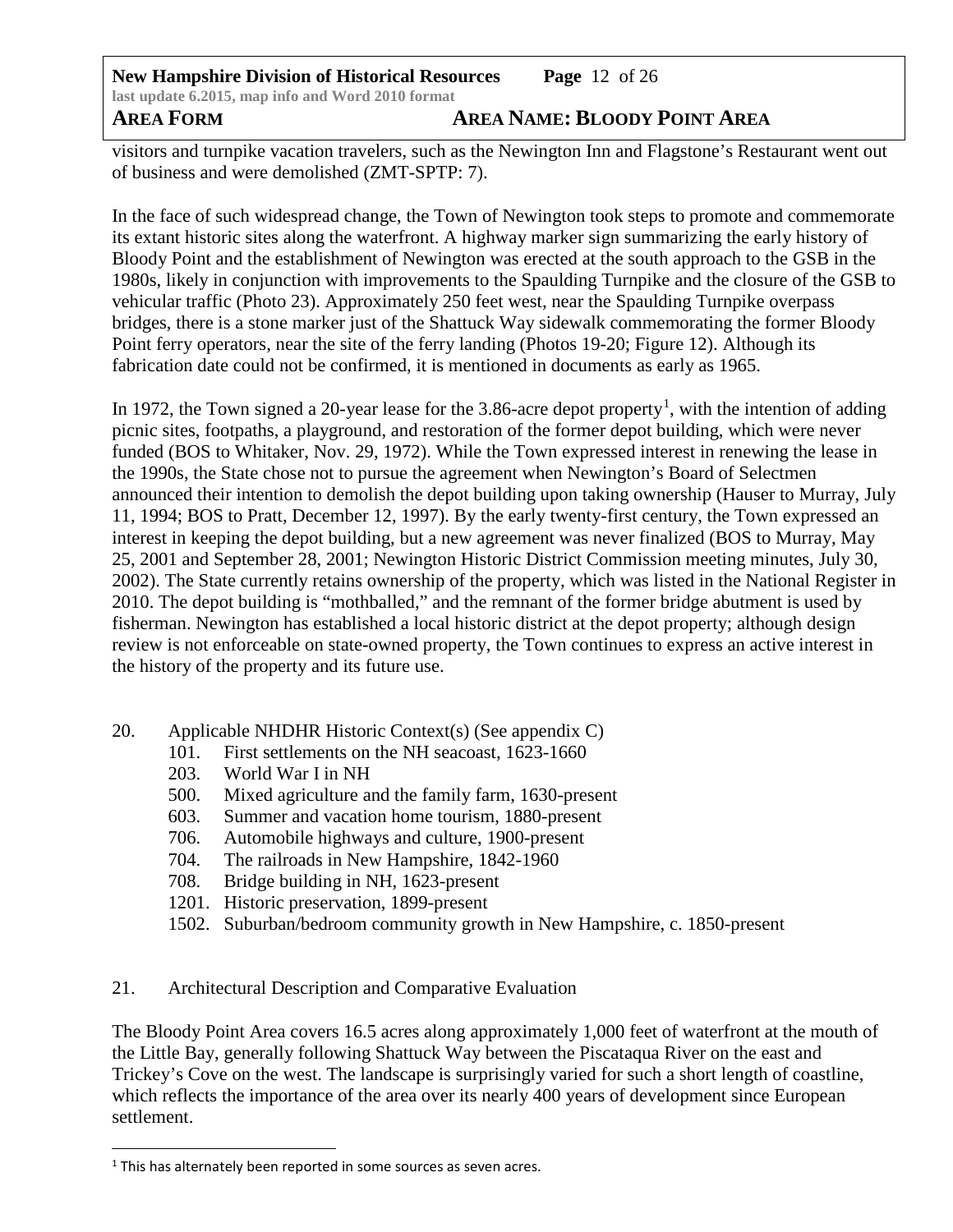# **AREA FORM AREA NAME: BLOODY POINT AREA**

The Newington shoreline along the Little Bay consists of a series of small coves and points of land that jut into the water. The Bloody Point coastline follows the same pattern, with its own set of small inlets that are centered around the furthest extent of Bloody Point. Although the area was historically generally cleared of vegetation for buildings, outbuildings, and access to the ferry crossing, bridge, and associated amenities (Figures 17-19 and 22), the waterfront is today lined by a buffer of dense vegetation (Photos 1-3 and 18). The Spaulding Turnpike cuts a wide swath through the west portion of the study area. Initially established in the 1950s but following a long history of turnpikes at the crossing, the Spaulding Turnpike has grown over years from its initial route over the GSB, to an expansion in the 1960s that added a second bridge, to another expansion in the 1980s, and finally a recent project that widened and partially realigned the turnpike once again between 2011 and 2019. To accommodate the right-of-way for, and access to, the turnpike, the State currently owns much of the land on either side of the highway, and throughout the Bloody Point Area. Shattuck Way has also changed over recent decades; while its predecessor roadway once travelled straight across Bloody Point from southwest to northeast (Figures 9, 11, and 13), today it runs a wide curve underneath the Spaulding Turnpike, more closely following the shoreline (Photos 17 and 21; Figure 14). The Shattuck Way alignment east of the turnpike was laid out in the 1980s, and several cottages and houses along its south side were removed (Figure 9). The alignment west of the turnpike was constructed in 2011, but resulted in less demolition of existing structures, because the built environment was already highly evolved along the turnpike route. Some properties were replaced with new buildings, but the recent construction resulted in less change to individual properties, and more to the overall layout of the area.

On the east side of the Bloody Point Area, the landscape is generally more wooded with secondary growth such as birch trees and climbing vines (Photo 16). The Newington-Dover FEIS indicates that some foundations and features historically associated with properties east of the Spaulding Turnpike were identified (VHB 2007: 3-210), but the buildings and above-ground resources associated with these previous occupations are not extant. Much of this area was initially earmarked for parkland with the construction of the GSB, similar to the concept of Hilton Park across the Little Bay in Dover, but this concept was never executed. At the far east side of the Bloody Point Area is the National Register-listed Newington Depot, a linear property that includes a portion of the former railroad right-of-way and remnants of a historic bridge abutment. This is the most intact portion of the Bloody Point Area, and even Bloody Point Road itself, which runs north from Shattuck Way up to the depot building, has its roots in the original road alignment up to the depot and P&DRR bridge (Photos 10-16, Figures 8-10).

The continuing development of the Spaulding Turnpike and the town of Newington's zoning regulations has created a commercial corridor of broad-low slung offices, warehouses, and light industrial buildings between Shattuck Way down to Portsmouth. As a result, the landscape abruptly changes at approximately the intersection of Bloody Point Road and Shattuck Way (Photos 5-6). Towards the waterfront is a more rural, wooded area that gently rolls down to the water (Photos 1-2, 7-16 and 18); to the south is an open, heavily graded commercial landscape dating from the late twentieth and early twenty-first centuries (Photos 4-5).

Despite its historic orientation toward the water, today the overall plan and landscape of Bloody Point is largely governed by road alignments introduced in the mid-twentieth century and reconfigured in the last decade. Access to the waterfront is limited due to vegetation, with a few "official" access points and a small number of "volunteer paths" that are worn through the dense trees and bushes (most noticeable near the depot building). Even the coves adjacent to land owned by the State are best accessed on the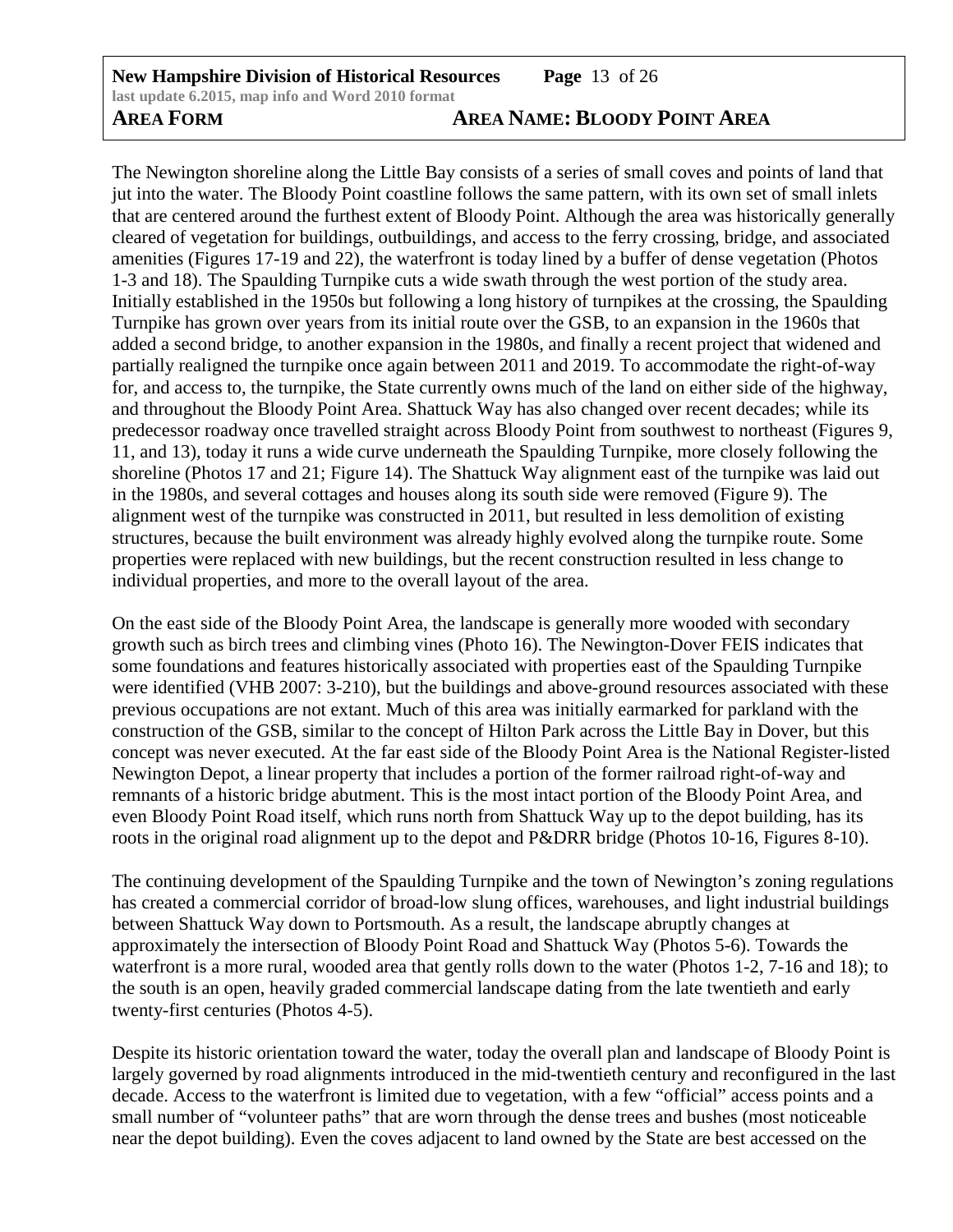**New Hampshire Division of Historical Resources Page** 14 of 26 **last update 6.2015, map info and Word 2010 format**

**AREA FORM AREA NAME: BLOODY POINT AREA**

water side at low tide (Photos 14 and 16). The result is a somewhat inward-facing landscape, with a physical and psychological detachment from the waterfront.

# **Property Table**

| <b>Address</b>                                                 | <b>Property Name</b>                                                              | Inventory<br>Number     | Parcel                                                                       | Date                                            | Photo Nos. |
|----------------------------------------------------------------|-----------------------------------------------------------------------------------|-------------------------|------------------------------------------------------------------------------|-------------------------------------------------|------------|
| 24 Bloody Point<br>Road (and 22)<br><b>Bloody Point Road</b> ) | Newington Railroad<br>Depot and Toll House                                        | NWN0168/<br>NR#10000187 | Map 7, Lot 25 and Lot 14<br>(portion);<br>Map 3, no lot number               | 1873/1930s, 1970s                               | $7-16$     |
| N/A                                                            | <b>Bloody Point Ferry stone</b><br>marker                                         | 27-RK-147               | Early to mid-<br>Map 7, Lot 25;<br>Map 3, no lot number<br>twentieth century |                                                 | $19-20$    |
| N/A                                                            | <b>Bloody Point Ferry</b><br>landing site                                         | 27-RK-147               | Map 7, Lot 25;<br>Map 3, no lot number                                       | Late nineteenth<br>century                      | 14         |
| N/A                                                            | Site of wrecked schooner                                                          | N/A                     | N/A                                                                          | Nineteenth century                              | Figure 15  |
| N/A                                                            | Spaulding Turnpike<br>Bridge overpass over<br>Shattuck Way (Bridge No.<br>103/124 | N/A                     | N/A                                                                          | 1983 and 2011                                   | 21         |
| N/A                                                            | General Sullivan Bridge -<br>South Approach                                       | <b>DOV0158</b>          | N/A                                                                          | 1934 (approach was<br>reconstructed in<br>2011) | $22:24-25$ |
| N/A                                                            | New Hampshire<br><b>Historical Highway</b><br>Marker #0151                        | N/A                     | Map 3, no lot number                                                         | 1985                                            | $22 - 23$  |

## **Newington Railroad Depot and Toll House (Newington Depot) Photos 7-16**

*NWN0168 / NR #10000187* 

*24 Bloody Point Road Railroad Depot/Toll House; bridge abutment remnant; portion of railroad bed (1873) Barn, 22 Bloody Point Road, non-contributing (c. 1931, moved 1970s)* 

Completion of the 11-mile P&DRR line between Portsmouth and Dover in 1873 was an important local milestone. It provided a rail connection between the two urban centers, which already had rail stops on two different lines but no direct connection between them. It also finally reintroduced a much-needed bridge crossing over the Little Bay, where since 1855, transportation had relied on ferries and hugely inconvenient overland routes. At Bloody Point, the former ferry landing transitioned into a railroad and highway crossing, continuing the tradition of taking advantage of the rather narrow mouth of the bay as a crossing point. The railroad tracks and bridge were removed following the abandonment of the line and the operation of the station in 1934, and the construction of the GSB to the west. The building itself was leased as a residence into the 1970s.

The Newington Depot property at 24 Bloody Point Road marks the former south approach of the P&DRR to a double-barreled railroad and highway bridge over the mouth of the Little Bay. Constructed in 1873, the 2 ½-story, 5 x 2-bay, balloon-frame, side-gable building is oriented with the long east and west façades paralleling the former highway and railroad bridge approaches, respectively (Photos 10-12, Mausolf 2009: Section 7). It is set on a brick foundation and retains clapboard siding and wood trim, and a one-story kitchen ell extends from the south elevation. Asphalt shingles cover the roof of the main block and ell, and plywood covers 2/2 wood sash windows. The building is a relatively rare example of a depot that also served as a toll house and residence for the stationmaster/toll taker, resulting in a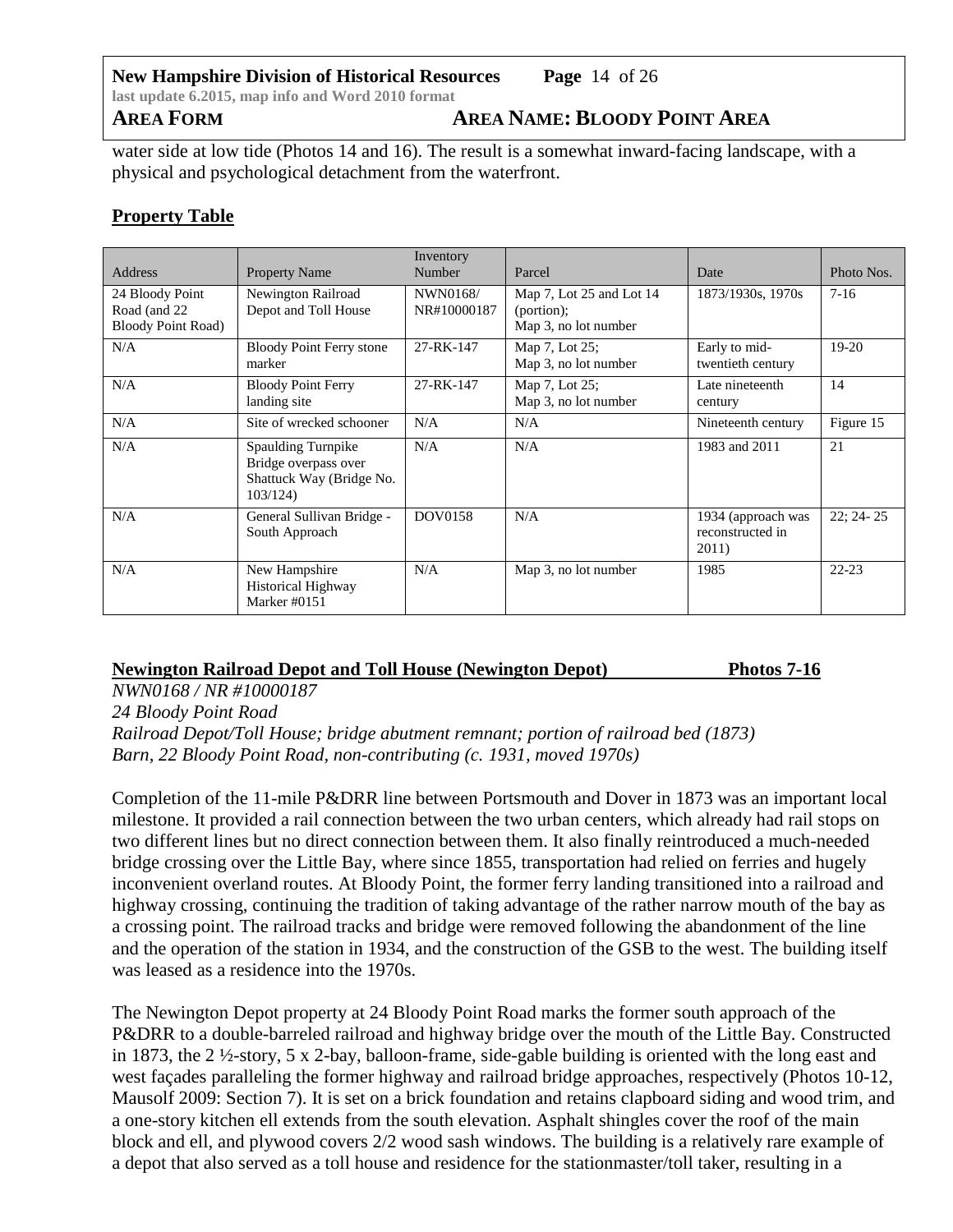**New Hampshire Division of Historical Resources Page** 15 of 26 **last update 6.2015, map info and Word 2010 format AREA FORM AREA NAME: BLOODY POINT AREA**

residential form for a railroad-related resource. In addition to living spaces, the interior contained a waiting room and ticket office, and a wood platform that lined the east elevation along the tracks. The building is in fair condition, currently vacant but "mothballed" for potential future use.

While the tracks have been removed, a portion of the former railroad bed approximately 1,000 feet long is intact and discernible, though overgrown with vegetation (Photo 11). A large linear section of the railroad right-of-way, with the extant railroad bed was deeded to Sprague in 1973 (ZMF-NBPD, 2010: 12). A paved drive to the west of the depot building follows the former vehicular road to the bridge (Photos 10 and 12). At the north end of the property along the shoreline, there are some remains of the former bridge abutment, consisting of cut granite block riprap around wood pilings (Photos 14-15).

The Newington Depot property was determined eligible for the National Register in a 2005 inventory form (NWN0168); it was subsequently listed in the National Register in 2010 (Mausolf 2009). It is historically significant under Criteria A and C, and the boundary includes the depot building, the remains of the former bridge abutment (the bridge is non-extant), the segment of Bloody Point Road leading up to the building, and an extant portion of the former railroad bed that was subsequently transferred to the State and Sprague. The portion of the former railroad bed owned by Sprague was incorporated into the Axel Johnson Conference Center after 1973, and John Holden's former house and barn constructed in the 1930s was relocated approximately 1 ½ miles north to the top of Bloody Point (22 Bloody Point Road, Photo 8). The former barn is currently located in the path of the railroad bed, within the National Register boundary for the depot (Photo 9). The barn is not discussed in the National Register nomination, and its location within the National Register boundary appears to be coincidental, therefore it is not considered a contributing resource to the National Register-listed property.<sup>[2](#page-15-0)</sup>

## **Bloody Point Ferry Stone Marker Photos 19-20**

 $\overline{a}$ 

*27-RK-147 Stone Marker (Early-to-mid twentieth century)* 

This stone marker is located just off Shattuck Way, approximately 25 feet east of the Spaulding Turnpike overpass. It is set slightly back from the sidewalk on the north side of the road, at the edge of a buffer of dense vegetation that lines the shoreline. The marker consists of a rectangular bronze (or similar alloy) plaque affixed to a rough ashlar block approximately  $1 \frac{1}{2} \times 2$  feet in size. It marks the site of the former ferry landing, which operated at Bloody Point for nearly two centuries. The plaque has a raised border and has embossed lettering:

<span id="page-15-0"></span><sup>&</sup>lt;sup>2</sup> The Axel Johnson Conference Center was recorded as part of a 2005 area form for the Sprague Energy Area Form (NWN-0SEA). Although recommended as not eligible in the form, the DOE requests additional information that was not completed due to the lack of potential impacts from the Spaulding Turnpike project.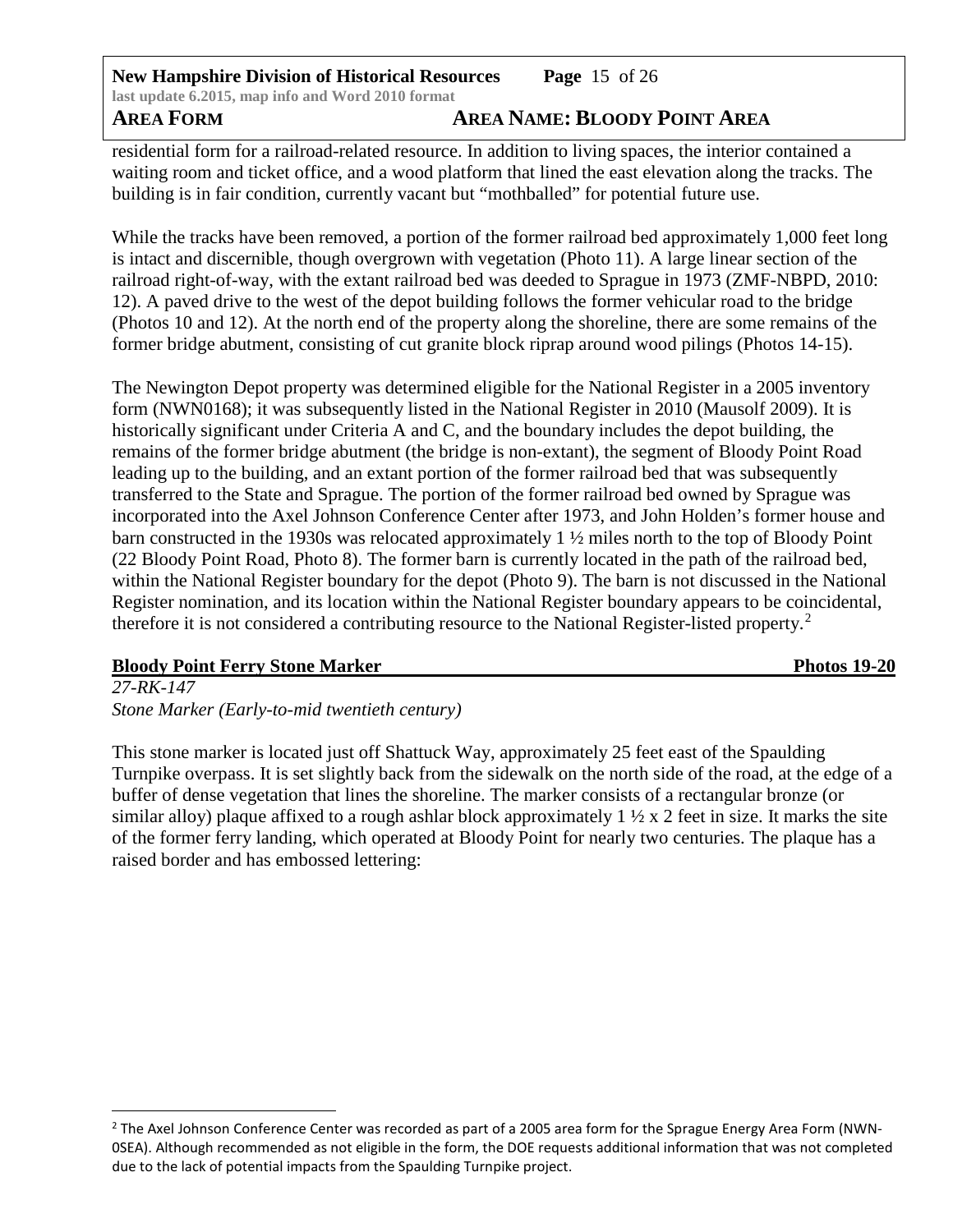**New Hampshire Division of Historical Resources Page** 16 of 26

SITE OF BLOODY POINT FERRY OPERATED BY THOMAS TRICKEY  $1640 - 1675$ ZACHARIAH TRICKEY 1675 – 1705 JOHN KNIGHT 1705 – 1725 CONTINUED FOR MORE THAN A CENTURY BY CAPT. HOWARD HENDERSON, SR. CAPT. HOWARD HENDERSON, JR. THOMAS HENDERSON, SR.

The precise history of the marker could not be verified. A diagnostic identifier could not be located on the marker, and although the plaque exhibits a fair amount of aging, its location proximate to the waterfront may have accelerated the process. It is noted on a 1965 plan for the new bridge approach, located on an unpaved path used to access a fishing platform, east of the current location (Figure 12). Additionally, it is mentioned in passing in a 1972 letter from the Town of Newington to the NH Department of Public Works (BOS to Whitaker, Nov. 29, 1972) while discussing the depot property; since the marker is not given any additional note in the correspondence, it likely had been in place for a while. Plans associated with the construction of the GSB do not call out the marker. The alignment of Shattuck Way was reconstructed in the 1980s, replacing a straight roadway lined with properties on either side with the current wide curve sited close to the shoreline, somewhat following the previous unpaved path up to the waterfront. Therefore, it was installed by the mid-twentieth century, but appears to have been moved to its current location following the realignment of Shattuck Way.

## **Bloody Point Ferry Landing Site Photo 14**

*27-RK-147 Ferry Landing (Late nineteenth century)*

Approximately 50 feet north of the ferry marker, along the waterfront in the cove and separated from the roadway by a thick buffer of vegetation, are the reported remains of the ferry landing, which last operated in the late nineteenth century. Both the marker and landing site have been referred to interchangeably in archaeology site files. The identified remains consist of a shallow structure of drylaid boulders that jut out from the shoreline into the river to create a landing wharf.

# **Site of Wrecked Schooner** Figure 15

*Nineteenth century*

Not much is known about this shipwreck which was present along the Bloody Point waterfront in the late nineteenth and possibly early twentieth century. Description of the shoreline from around the turn of the twentieth century refer to the wreck as a wayfinding feature, suggesting it had existed for a number of years (Thompson 1892: 196; Scales 1906: 317; Scales 1923: 220). A c. 1890 photograph shows the wreckage in one of the inlets, though its precise location cannot be ascertained as the P&DRR bridge does not appear to be visible (Figure 15). The photograph shows a hull resting on its side, with a painted name starting with "Hoo" visible on the surface. Research did not uncover documentation of when and how the hull was removed.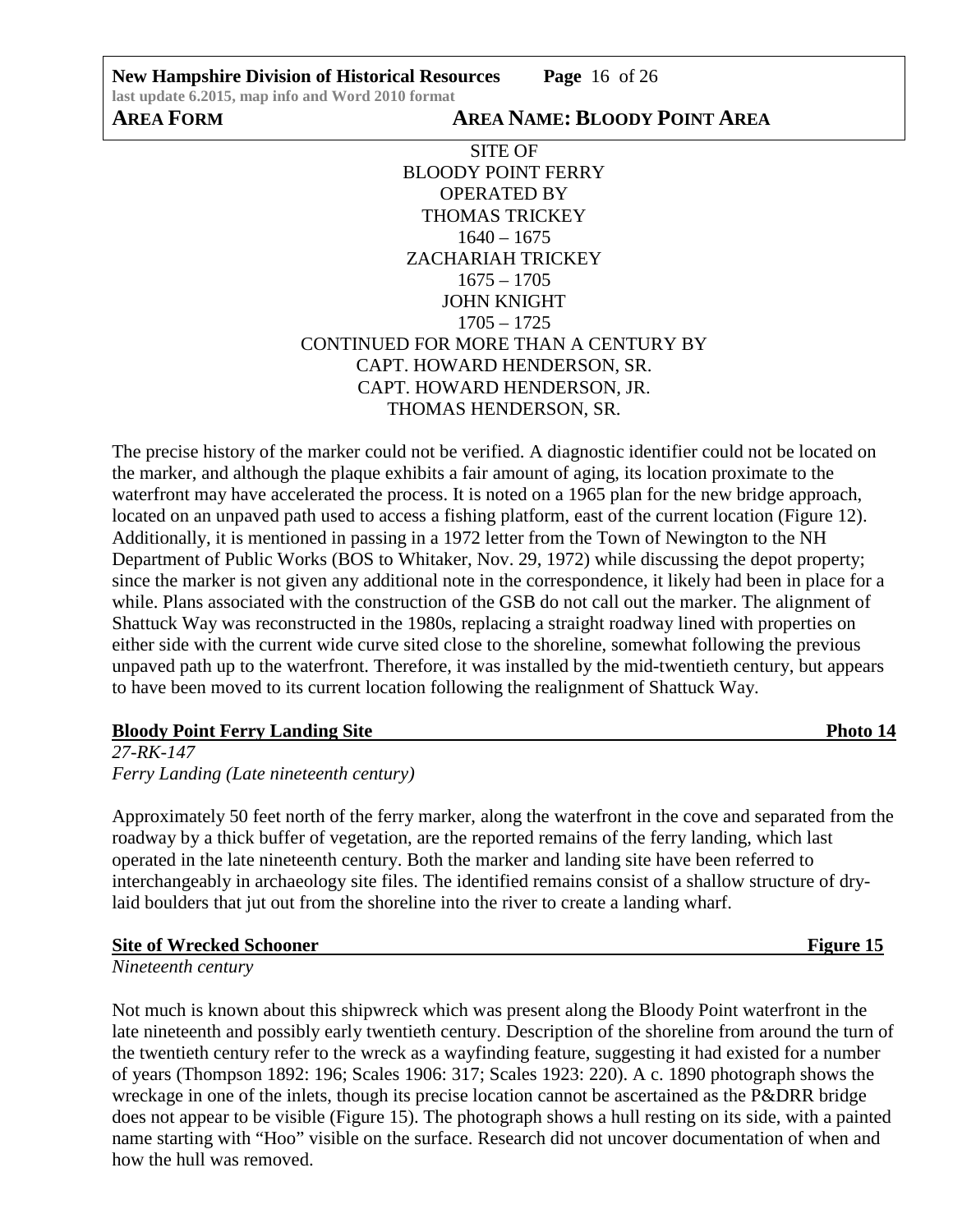**Spaulding Turnpike Bridge overpass over Shattuck Way Photo 21** 

*Bridge No. 103/124 (1983 and 2011)* 

This one-span concrete rigid frame bridge carries the Spaulding Turnpike over Shattuck Way, which curves beneath the bridge linking Bloody Point to connecting roads to the rest of Newington. It was last reconstructed during the 1980s Spaulding Turnpike improvements, and expanded during the 2011 improvements to carry the additional turnpike lanes.

## **General Sullivan Bridge - South Approach Photos 22; 24- 25**

*DOV0158 (1934; approach was reconstructed in 2011)* 

The GSB has been determined eligible for the National Register as significant under Criteria A and C (see documentation and determinations of eligibility for DOV0158, dated 2006 and 2018), and the eligible boundary includes the footprint of the bridge itself, its abutments, and the approaches. The south approach in Newington, leading north from Shattuck Way, consists of a gently-curving, 12-foot-wide paved pathway with temporary and permanent bollards that allow for bicycle and pedestrian traffic. The south approach to the GSB was reconstructed c. 2011 during the recent Spaulding Turnpike improvements, changing its former straight alignment into a 300-foot-long curved route closer to the waterfront that uses the intervening vegetation as a buffer from the highway traffic. Therefore, the south approach is considered a non-contributing feature of the eligible structure.

## **New Hampshire Historical Highway Marker #0151 Photos 22-23**

*State Historical Marker (1985)* 

Placed at the south approach to the GSB during the 1980s improvements project for the Spaulding Turnpike (*New Hampshire Union Leader*, October 8, 2017), this commemorative marker serves as an educational gateway to visitors entering the town via the GSB. It is located approximately 25 feet from Shattuck Way, on the west side of the approach at the edge of the heavily vegetated buffer along the waterline. Similar to other state-owned highway markers, the sign is about 10 feet high and colored in a dark green with the lettering picked out in white. Above the rectangular sign is a round state seal supported by curved cutouts, and the sign borders have a slight stepped pattern up the sides. Both sides of the sign have the identical inscription; visibility of the south side is currently largely impeded by overgrown vegetation.

The marker states:

# NEWINGTON

Boundary disputes among the early river settlements caused this area to be called Bloody Point. By 1640 Trickey's Ferry operated between Bloody Point and Hilton's Point in Dover.

In 1712 the meeting-house was erected and the parish set off, named Newington for the English village, whose residents sent the bell for the meeting-house. About 1725 the parsonage was built near the town forest, considered one of the oldest in America.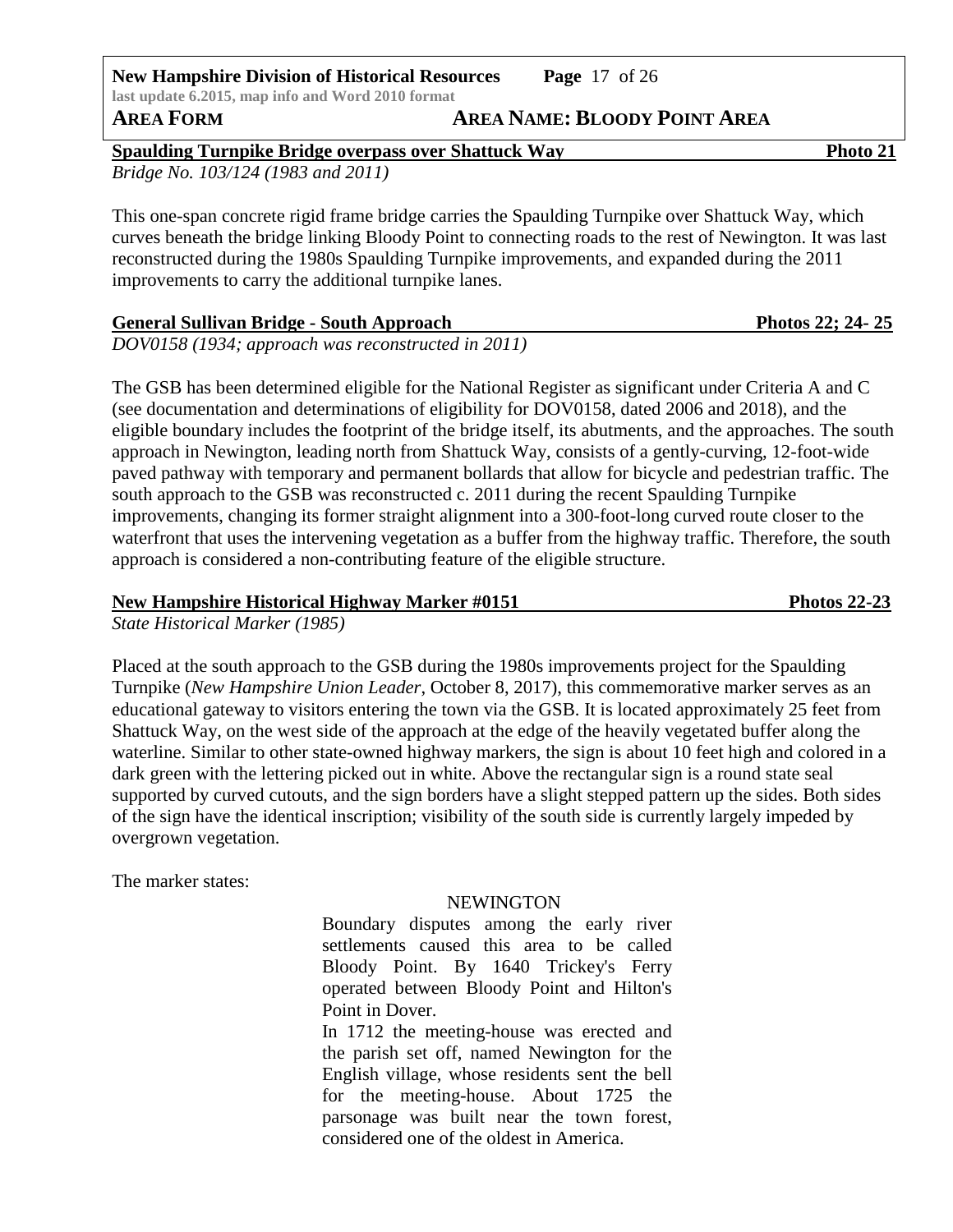# **AREA FORM AREA NAME: BLOODY POINT AREA**

# **Comparative Evaluation**

Identification of an appropriate comparable area proved challenging. A search of EMMIT indicated several waterfront districts in the Seacoast area, but they were generally more robust and served as city centers, or were well-preserved examples of industrial waterfront landscapes; both entirely different in character from Bloody Point (historically and currently). The extant resources along the Bloody Point waterfront are somewhat isolated from one another due to changes in the built environment, and represent different contexts from early transportation history to modern transportation history, and even commemoration and the preservation movement.

Given the particular waterfront landscape of Little Bay, and the history of attempts to establish a consistent crossing able to withstand its strong currents and ice jams, Dover Point serves as the most useful direct comparison. Dover Point (historically called "Hilton Point" as well, after early settlers) is greater in size than Bloody Point and has a more consistent shoreline, but small coves and inlets can be found along its length. As the "parent settlement" from which Newington later separated, Dover had the benefit of longevity and multiple waterways. As a result, Dover became more of an urban center with larger-scale industries; however, Dover Point's narrow neck and distance from the city center meant it retained more of the isolated, rural quality that characterized Bloody Point. When the Piscataqua Bridge came down and north/south transportation was reliant on ferries susceptible to the weather, Dover Point experienced the same difficulties as Bloody Point, and as the East Side Trunk Line developed into the ever-growing Spaulding Turnpike, Dover Point also became host to a large, regional highway that separated neighborhoods on the narrow point.

Pomeroy Cove on Dover Point was the site of the first landing by Europeans in the area and the first fishing village, and the first ship constructed in the area was built just north of the cove (VHB 2007: 3- 177). By the mid-nineteenth century, the tidal flats lining Dover Point were being harvested for their rich clays and the production of bricks. Brickyards extended up and down the point, but were not year-round operations; families often rotated other occupations such as farming by season. In the case of the Henderson family, they operated a brickyard at Hilton Park while running the Bloody Point ferry. As the brickyards went out of business around the turn of the twentieth century and automobile use was on the rise, houses were adapted for summer tourism, and clusters of cottages took the place of the brickyard facilities. Later, these former seasonal residences were renovated into or replaced by year-round residences, becoming a bedroom community.

Like Bloody Point, the popularity and continued adaptation of the Dover Point waterfront has resulted in few, scattered historic resources with direct association with its history. Resources associated with the early shipbuilding and fisheries at Dover Point are not extant. While there is no obvious current evidence of the ferry operations on the Dover Point side, large-cut granite riprap and wood piling remnants from the P&DRR bridge have been observed previously, mirroring the abutment remains in Bloody Point (Bunker et al., 2004: 10-9). The State acquired land around the GSB approaches (and later Spaulding Turnpike) on Dover Point, and unlike at Bloody Point executed a park at the north approach. Hilton Park (DOV0150) has changed the shoreline and landscape at the tip of the point, replacing built features such as Dover Point Station and the railroad, wharfs, a hotel (Hilton Hall), and the brickyards. Some historic features are present, including brickyard archaeological sites (27-ST-0055, 27-ST-0056, 27-ST-0057, 27-ST-0100) and there are two commemorative markers for Edward Hilton and the Hilton Point settlement, installed c. 1965 and 1985, respectively. However, these isolated resources were not considered to have enough integrity to convey the history of Dover Point or Hilton Park as an eligible district, and the area was determined not eligible in 2006 (updated 2019). Generally, while Dover Point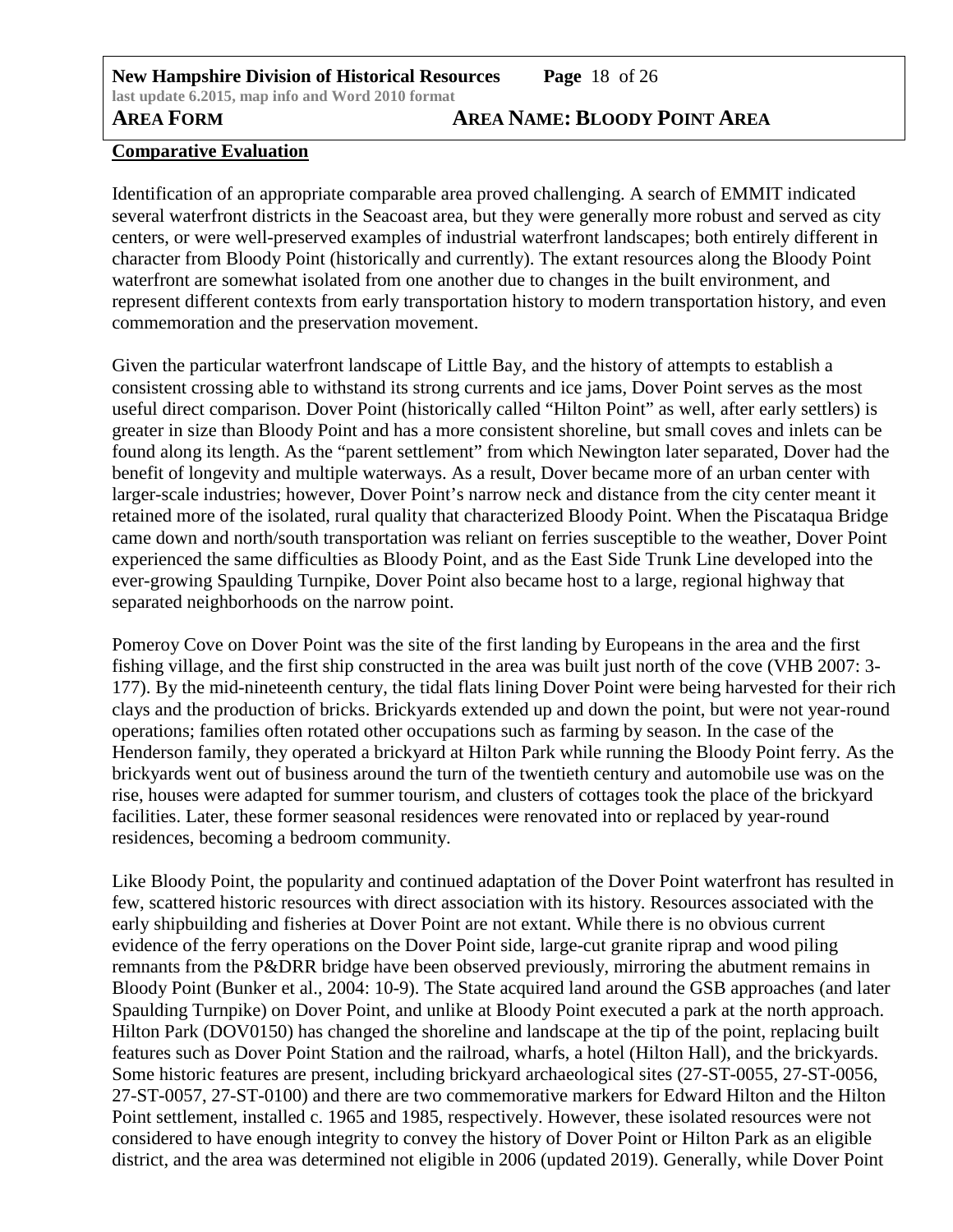**New Hampshire Division of Historical Resources Page** 19 of 26 **last update 6.2015, map info and Word 2010 format AREA FORM AREA NAME: BLOODY POINT AREA**

maintains a more direct, accessible relationship with its waterfront than Bloody Point, it exhibits a similar quantity of variable but disparate extant historic resources.

22. Statement of Significance

The Bloody Point Area is not eligible as a National Register district.

Criterion A: The collection of extant resources in the Bloody Point Area are associated with important regional contexts, namely the themes of transportation and commemoration. However, they do not constitute a significant, unified concentration of resources. In addition, they represent only a small portion of the spectrum of historic contexts that shaped this area, from early settlement and shipbuilding, to the growth of seasonal tourism and bedroom communities. The result is a set of dissimilar resources that do not exhibit an interrelationship capable of conveying the overall historic development of Bloody Point. Demolition and new construction have also resulted in the resources being discontiguous, with few distinguishable physical links between them, or sometimes, the waterfront to which they relate. While the Newington Depot property has been recognized for its individual integrity and distinction within the context of railroad development, this does not translate to the Bloody Point Area as a whole.

Criterion B: Although Bloody Point has a relatively well-documented history of families that had roles in the development of Newington, the area does not retain a high degree of integrity to those time periods or the people that may have been significant during those periods.

Criterion C: The extant resources in the Bloody Point Area do not illustrate the distinctive characteristics of a type, period, or method of construction. There are few structures or buildings within the area, which are generally not diagnostic to a time period or well-preserved examples of a style or type. Multiple examples are representative of recent construction (or reconstruction) and do not demonstrate exceptional importance under Criteria Consideration G. The Newington Depot building is a notable exception, leading to the property's individual listing in the National Register in 2010. While the historic markers have commemorative and interpretive value, as objects they do not possess high artistic or symbolic values under Criteria Consideration F. The properties within the Bloody Point Area lack integrity as a whole, and do not comprise a significant or distinguishable entity on the district scale.

Criterion D: The Bloody Point Area was not evaluated under Criterion D at this time. The area has been subject to previous archaeological investigation as part of the Spaulding Turnpike improvements planning process in 2004-2005, the results of which partially informed the resources and historic context discussion in this form. However, intensive data recovery efforts have not established firm site boundaries or significance, and the variable nature of identified sites suggests that significance is likely to be determined on an individual site basis, rather than as an archaeological district linked by function or theme.

## 23. Periods(s) of Significance

N/A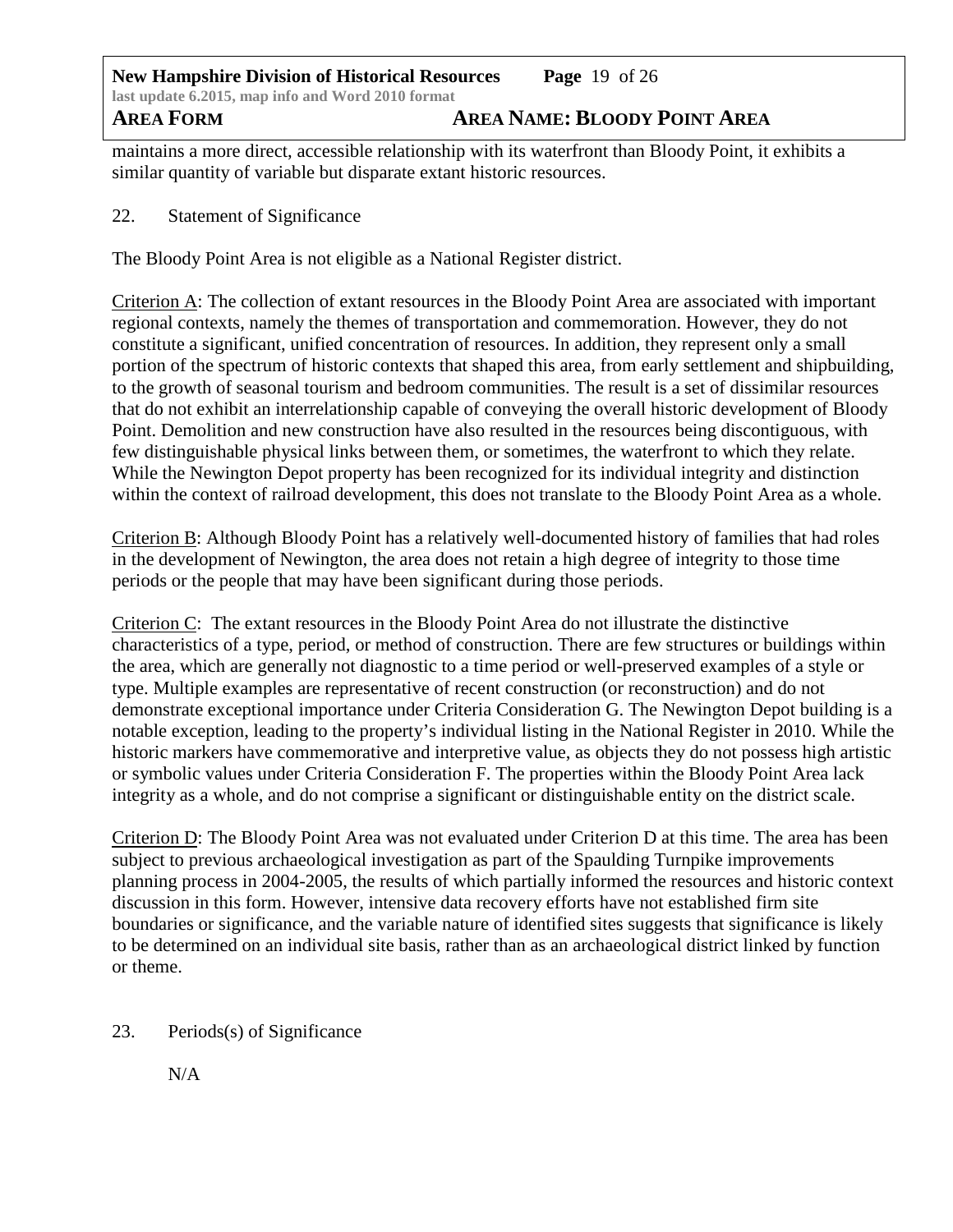**New Hampshire Division of Historical Resources Page** 20 of 26 **last update 6.2015, map info and Word 2010 format**

**AREA FORM AREA NAME: BLOODY POINT AREA**

## 24. Statement of Integrity

Although the Bloody Point Area relates to several important historic contexts from the seventeenth through twentieth centuries, its resources do not have sufficient integrity of design, setting, materials, workmanship, feeling, and association required for listing in the National Register as a district. While the area generally retains integrity of location, the setting was diminished by the addition of the Little Bay Bridges and reconstruction of Shattuck Road. Furthermore, the formerly open and cleared maritime coastline is now characterized by dense vegetation that physically and visually separates several of the identified resources from the actual waterfront and from each other. Integrity of materials, workmanship, and design have been compromised with the removal of resources associated with several of the historic contexts of the area, including first settlements, agriculture, railroads, tourism, bedroom communities, and several of the features of the historic highway and turnpike system. A range of resource types, construction dates, and currently undeveloped vacant land create a group of features that represent a few, isolated points on a timeline rather than continuity of historic maritime and transportation development. Thus, the area lacks integrity of feeling and association.

## 25. Boundary Justification

The survey area for the Bloody Point Area form was based on a request from the Newington Historic District Commission, which has identified a set of features, sites, and parcels as a local historic district. The Bloody Point Historic District (local) has evolved somewhat through time as the Town's lease of State-owned land around the Newington Depot has lapsed; however, the Commission provided a map of parcels and feature locations in August 2019 that are specifically considered important to the Town's local heritage, and are considered part of the current local historic district for their association with transportation and economic development. This boundary map was used to evaluate the area for National Register eligibility.

26. Boundary Description

N/A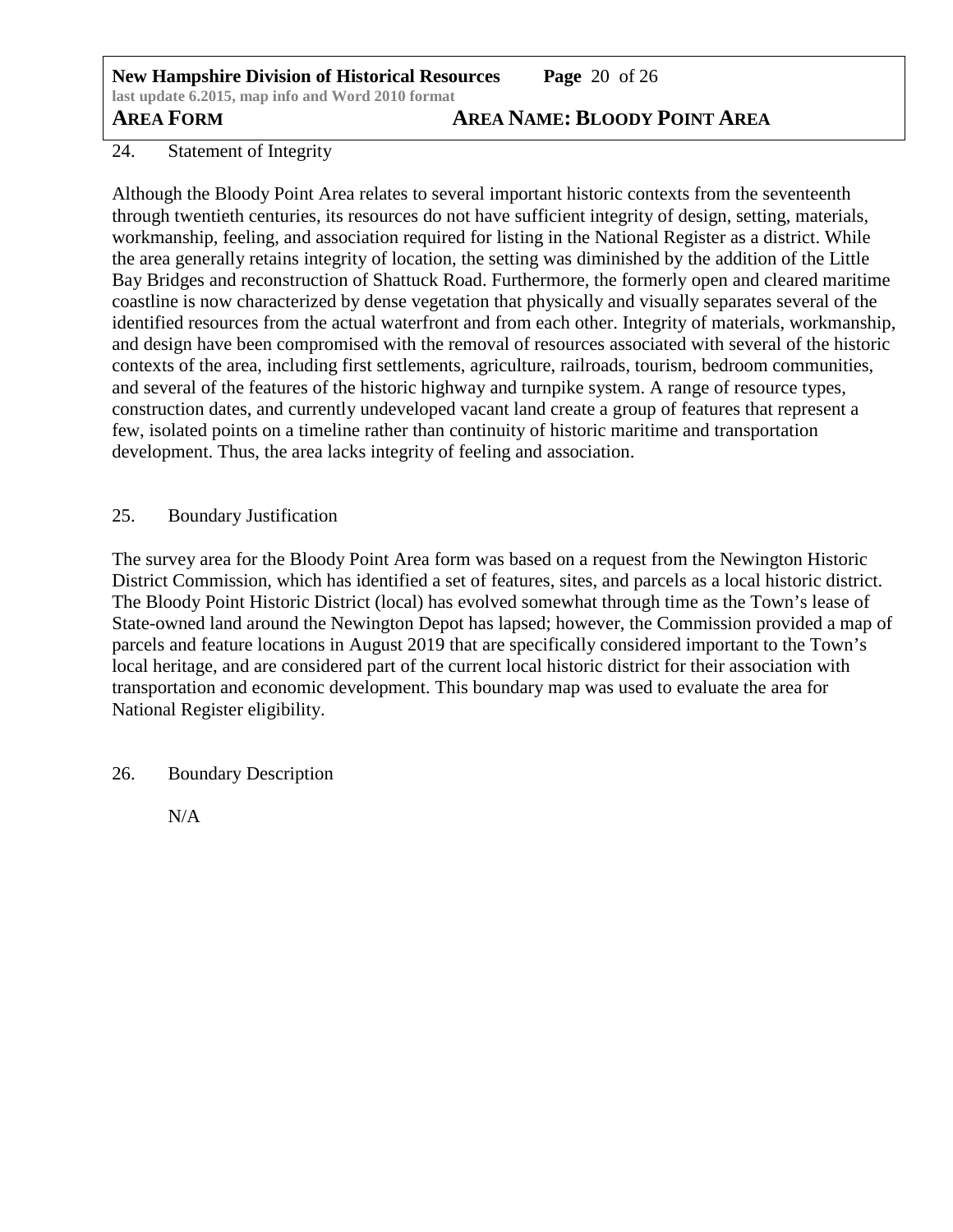## 27. Bibliography and/or References

## **Atlases and Maps**

Anonymous, "Map of the Pascatway (sic) River in New England," c. 1670, copied 1890. [https://www.mainememory.net/artifact/6665,](https://www.mainememory.net/artifact/6665) accessed September 2019.

Carrigain, Philip, "Map of New Hampshire, 1816," (New York: Julius Bien, 1878). [http://www.davidrumsey.com/maps2254.html,](http://www.davidrumsey.com/maps2254.html) accessed September 2019.

Chace, J., Jr., Rockingham County, New Hampshire, (Philadelphia: Smith and Coffin, 1857). [http://hdl.loc.gov/loc.gmd/g3743r.la000432,](http://hdl.loc.gov/loc.gmd/g3743r.la000432) accessed September 2019.

Hurd, D. H. & Co., Town and City Atlas of the State of New Hampshire. Boston: D. H. Hurd & Co., 1892. [www.ancestry.com,](http://www.ancestry.com/) accessed September 2019.

Hoyt, Alfred, "Plan of Newington, Greenland, and Portsmouth," 1851. From Bunker et al., 2004: 15-19.

New Hampshire Highway Department, "Plan Showing Park Areas at Approaches to General John Sullivan Memorial Bridge, City of Dover and Town of Newington," 1937. New Hampshire Department of Transportation files.

New Hampshire Department of Transportation (assumed), "Alignment, Grades, and Ramp," 1965. New Hampshire Department of Transportation files.

Pickering, Frederick, "Old Names, Dates, and Places," from the seventeenth and eighteenth centuries. As published in Rowe 1987.

United States Geographical Survey topographic quadrangles *Dover* 15-minute (1:62500), 1893, 1916, 1941, 1956

*Kittery* 30x60-minute (1:100000), 1985

*Portsmouth* 7.5-minute (1:24000), 2015.

### **Other References**

Adams, John, Drowned Valley: The Piscataqua River Basin, (Hanover, NH: University Press of New England, 1976).

Benjamin-Ma, Nicole and VHB

"Hilton Park Roadside Safety Rest Area," Updated form for DOV0150, November 2018 (final DOE May 2019).

"Newington-Dover Project Area," ZMT-SPTP (Update to form NWN-DOV), December 2018 (DOE December 2018).

Bunker, Victoria et al. for VHB, "Phase I-A Preliminary Archaeological Reconnaissance, Newington-Dover NHS-02701(37), 11238 (Part B)," October 2004.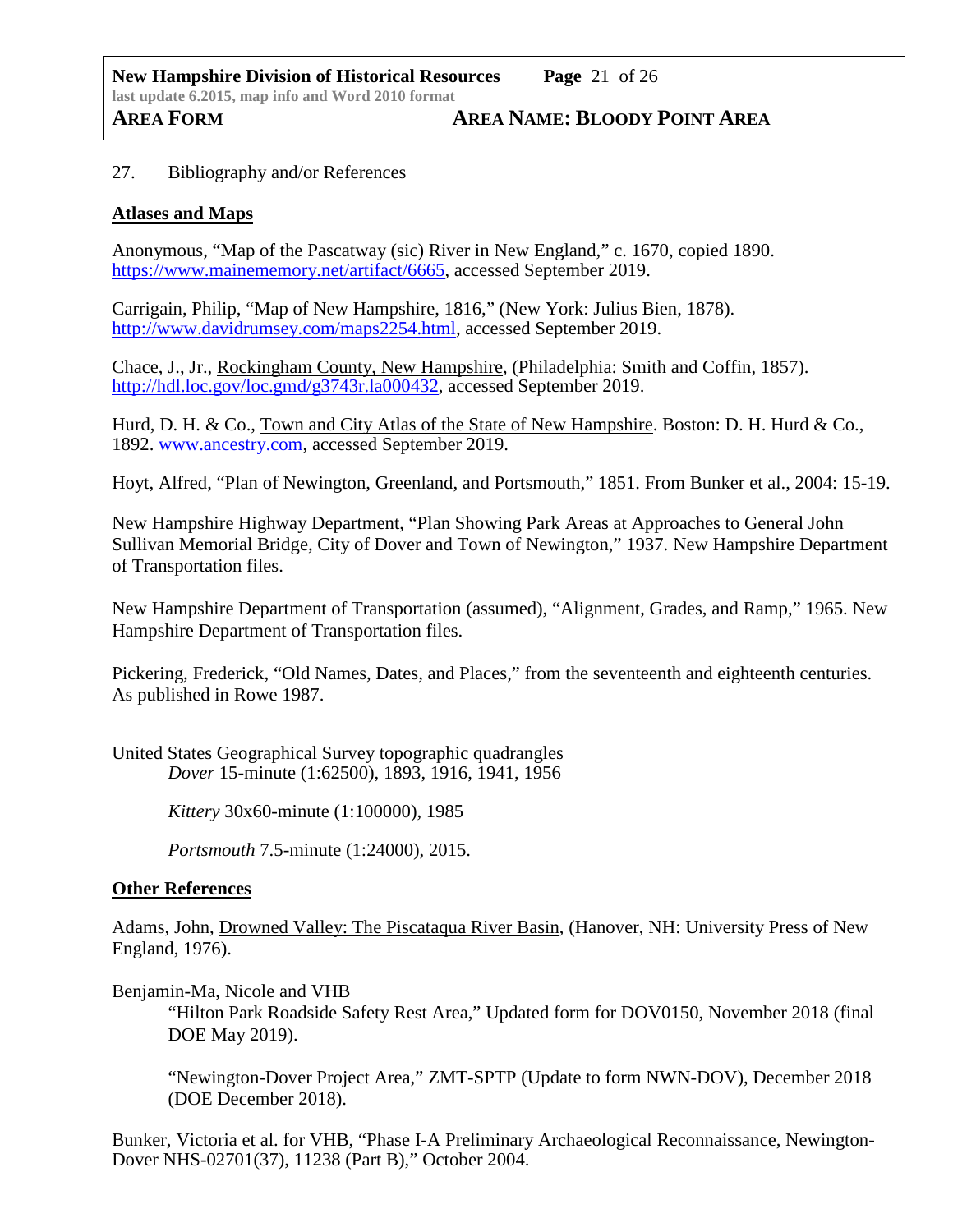Casella, Richard, Frank Griggs, Carol Hooper and Preservation Company, "General Sullivan Bridge," DOV0158, November 2004 (final DOE January 2006).

Dover, City of, Community Development Block Grant, July 1, 2013 through June 30, 2014, [https://www.dover.nh.gov/Assets/government/city-operations/2document/planning/community](https://www.dover.nh.gov/Assets/government/city-operations/2document/planning/community-development/Admin/H1CDBG%20Action%20Plan%20FFY13.pdf)[development/Admin/H1CDBG%20Action%20Plan%20FFY13.pdf,](https://www.dover.nh.gov/Assets/government/city-operations/2document/planning/community-development/Admin/H1CDBG%20Action%20Plan%20FFY13.pdf) accessed August 2019.

Garvin, Donna-Belle and James L., On the Road North of Boston: New Hampshire Taverns and Turnpikes, 1700-1900, (Concord, NH: New Hampshire Historical Society, 1988).

Garvin, James

"The Trunk Line Road System," Part I, New Hampshire Good Roads System 100th Anniversary Series, New Hampshire Highways, January/February 2004, pgs. 26-29.

"High Water: Rebuilding bridges after the floods of 1927 and 1936," Part II. New Hampshire Good Roads System 100th Anniversary Series, New Hampshire Highways, March/April 2004, pgs. 26-30.

Hostutler (Muzzey), Beth and Preservation Company

"Curtis and Batchelder Filling Station," NWN0172, February 2005 (DOE March 2005).

"1223 Spaulding Turnpike," NWN0162, January 1991 and November 2004 (DOE February 2005).

"1227 Spaulding Turnpike," NWN0163, January 1991 and November 2004 (DOE February 2005).

 "Ida M. Dame House/Linwood Lodge," 441 Dover Point Road, DOV0090, January 1991 and November 2004 (DOE February 2005).

"Off Spaulding Turnpike," NWN0161, January 1991 and November 2004 (DOE February 2005).

"Ira F. Pinkham House/Wentworth Summer Residence," 430 Dover Point Road, DOV0093, January 1991 and November 2004 (DOE February 2005).

Hauser, William R., New Hampshire Department of Transportation, to Carol A. Murray, P.E., New Hampshire Department of Transportation, July 11, 1994.

Laprey, Kari and Preservation Company

"Newington Townwide Area Form," NWN, November 2003-January 2005.

"Newington-Dover Project Area," NWN-DOV, January 2005 (DOE February 2005).

Laprey, Kari, Lynne Emerson Monroe, Teresa Hill, and Preservation Company, "Newington Branch/Portsmouth & Dover RR," ZMT-NBPD, May 2010 (DOE May 2010).

Lindsell, Robert M., The Rail Lines of Northern New England, (Pepperell, MA: Branch Line Press, 2000).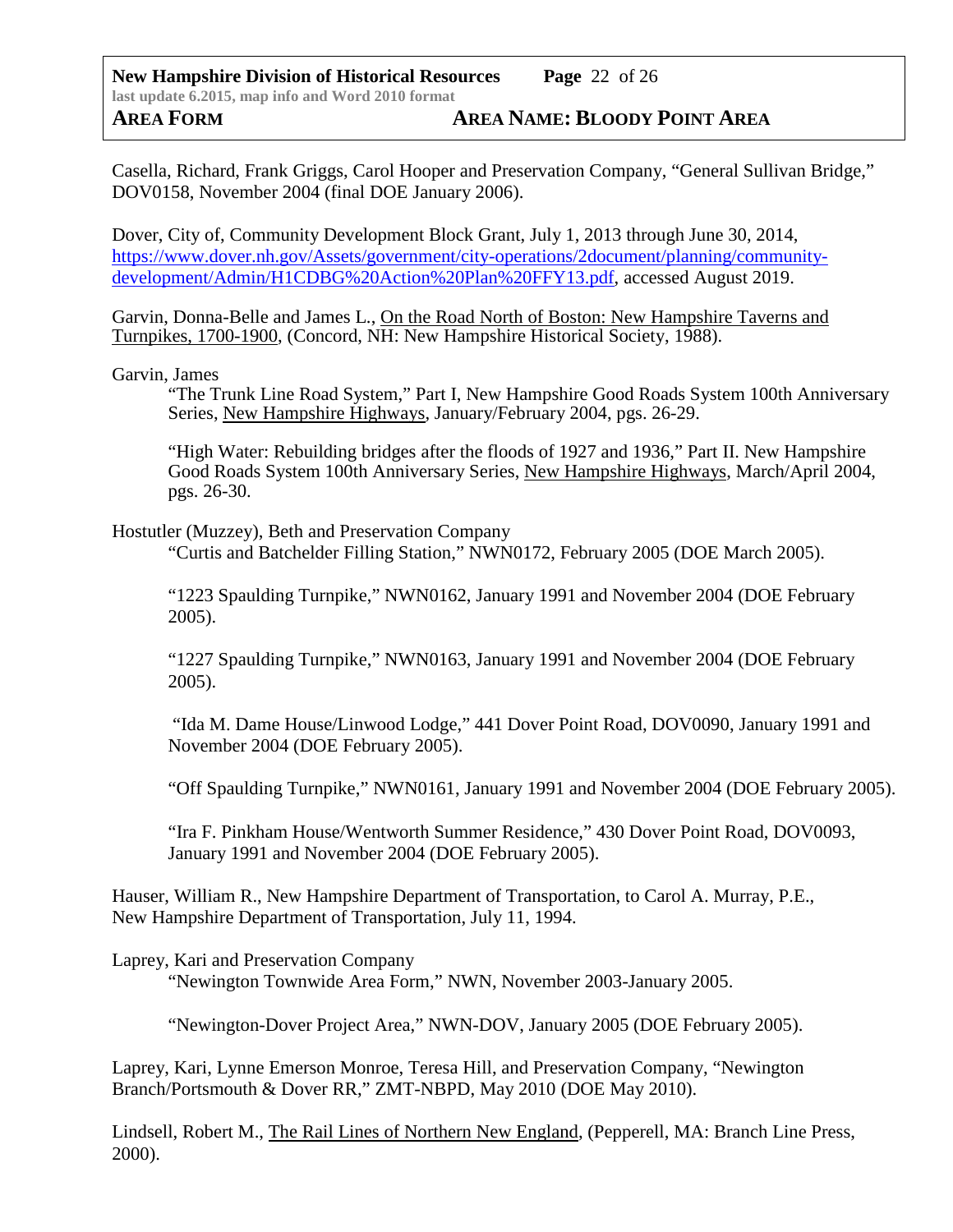Mausolf, Lisa, "Newington Depot/Toll House/Stationmaster's House," NR # #10000187, August 2009.

Monroe, Lynne Emerson and Preservation Company, "Hilton Park Roadside Safety Rest Area," DOV0150, October 2015 (final DOE January 2006).

Monroe, Lynne Emerson, Kari Laprey, T. Kirker Hill and Preservation Company, "Dover Townwide Area Form," DOV, 1999.

Monroe, Lynne Emerson et al. and Preservation Company, "Seacoast Reliability Project," ZMT-SCRP, April 2016 (DOE April 2016).

*New Hampshire Union Leader*, "Roadside History: Newington," October 8, 2017. [https://www.unionleader.com/nh/travel/historical\\_markers/roadside-history](https://www.unionleader.com/nh/travel/historical_markers/roadside-history-newington/article_364b7e93-54b7-506f-8f89-856a810ec4f8.html)[newington/article\\_364b7e93-54b7-506f-8f89-856a810ec4f8.html.](https://www.unionleader.com/nh/travel/historical_markers/roadside-history-newington/article_364b7e93-54b7-506f-8f89-856a810ec4f8.html)

Newington, Town of

Board of Selectmen to Robert H. Whitaker, New Hampshire Department of Public Works and Highways, November 27, 1972.

Paul Kent, Board of Selectman, to William O. Pratt, Sr., New Hampshire Department of Transportation, December 12, 1997.

Board of Selectmen to Carol Murray, New Hampshire Department of Transportation, May 25, 2001.

Board of Selectmen to Carol Murray, New Hampshire Department of Transportation, September 28, 2001.

Newington Historic District Commission, meeting minutes, July 30, 2002.

Robbins, Karen, Lynne Emerson Monroe and Preservation Company, "Sprague Energy," NWN-0SEA, November 2003 (DOE March 2005).

Rowe, John Frink and Frederick M. Pickering, Newington, New Hampshire: A Heritage of Independence Since 1630, (Canaan, NH: Phoenix Publishing, 1987).

## Scales, John

History of Dover, New Hampshire, (Manchester, NH: John B. Clarke Co., 1923). [https://books.google.com/books?id=Z7wMAAAAYAAJ&pg=PR3#v=onepage&q&f=false,](https://books.google.com/books?id=Z7wMAAAAYAAJ&pg=PR3#v=onepage&q&f=false) accessed September 2019.

"The Pascataqua River," *Granite State Monthly*, Volume II, July-December 1906, pgs. 315-323. [https://books.google.com/books?id=XAw\\_AQAAMAAJ&lpg=PA318&ots=H9DqE2lodk&dq=n](https://books.google.com/books?id=XAw_AQAAMAAJ&lpg=PA318&ots=H9DqE2lodk&dq=newington%20nh%20wrecked%20schooner&pg=PP7#v=onepage&q&f=false) [ewington%20nh%20wrecked%20schooner&pg=PP7#v=onepage&q&f=false,](https://books.google.com/books?id=XAw_AQAAMAAJ&lpg=PA318&ots=H9DqE2lodk&dq=newington%20nh%20wrecked%20schooner&pg=PP7#v=onepage&q&f=false) accessed September 2019.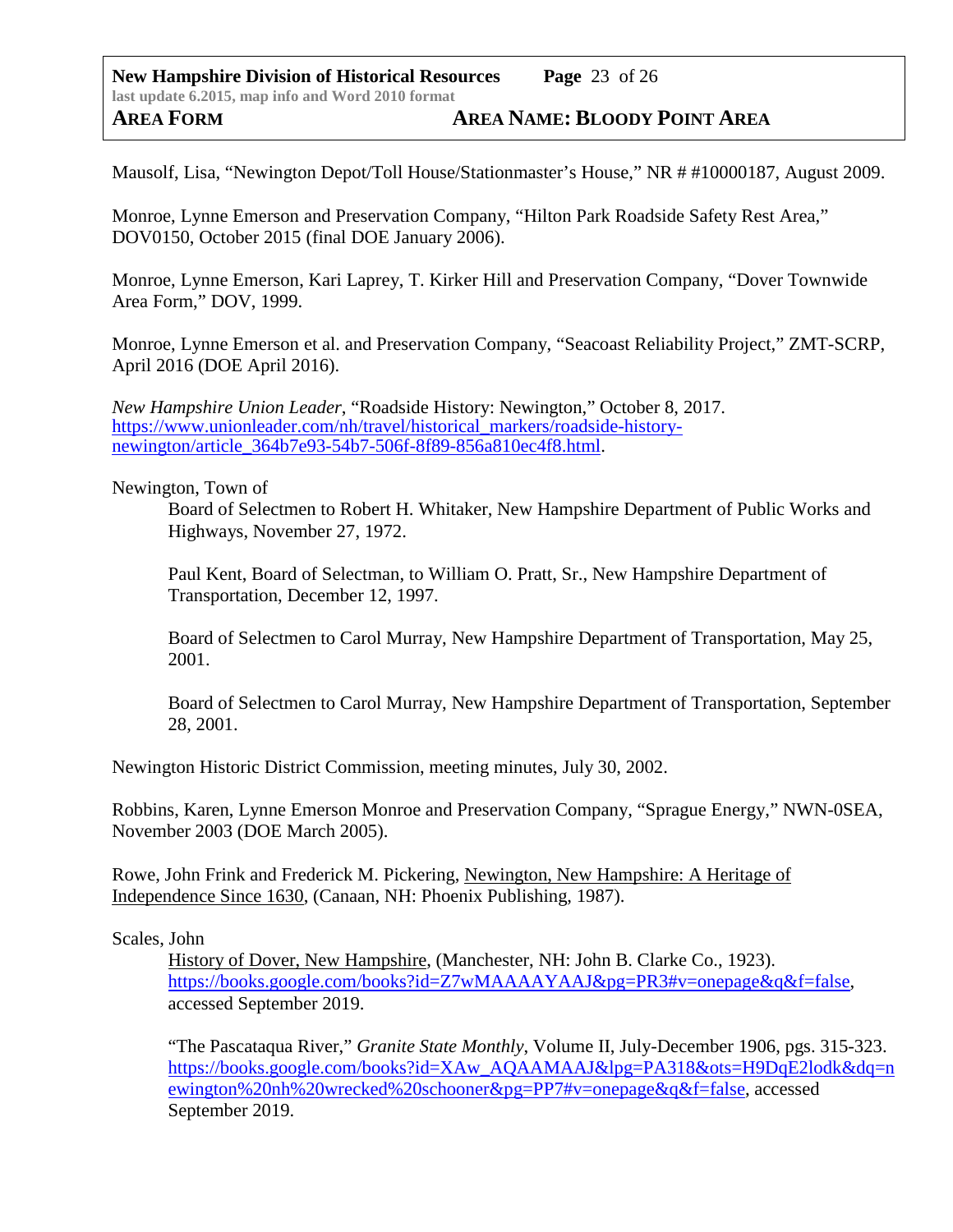**New Hampshire Division of Historical Resources Page** 24 of 26 **last update 6.2015, map info and Word 2010 format AREA FORM AREA NAME: BLOODY POINT AREA**

Thompson, Mary P., Landmarks in Ancient Dover, New Hampshire, (Concord, NH: Republican Press Association, 1892).

[https://books.google.com/books?id=QarkVaNCBvEC&lpg=PA196&ots=rYUTDtiJD1&dq=newington](https://books.google.com/books?id=QarkVaNCBvEC&lpg=PA196&ots=rYUTDtiJD1&dq=newington%20nh%20wrecked%20schooner&pg=PA2#v=onepage&q&f=false) [%20nh%20wrecked%20schooner&pg=PA2#v=onepage&q&f=false,](https://books.google.com/books?id=QarkVaNCBvEC&lpg=PA196&ots=rYUTDtiJD1&dq=newington%20nh%20wrecked%20schooner&pg=PA2#v=onepage&q&f=false) accessed September 2019.

VHB for New Hampshire Department of Transportation and Federal Highway Administration, "Final Environmental Impact Statement, Spaulding Turnpike Improvements NHS-027-1(37), 11238," December 2007.

[http://www.historicaerials.com,](http://www.historicaerials.com/) various years.

[http://www.mainememorynetwork.net,](http://www.mainememorynetwork.net/) online collections.

[http://www.ancestry.com,](http://www.ancestry.com/) Historic Land Ownership and Reference Atlases, 1507-2000 collection.

[http://www.davidrumsey.com,](http://www.davidrumsey.com/) map collection.

[http://athenaeum.pastperfectonline.com,](http://athenaeum.pastperfectonline.com/) online catalog and collections.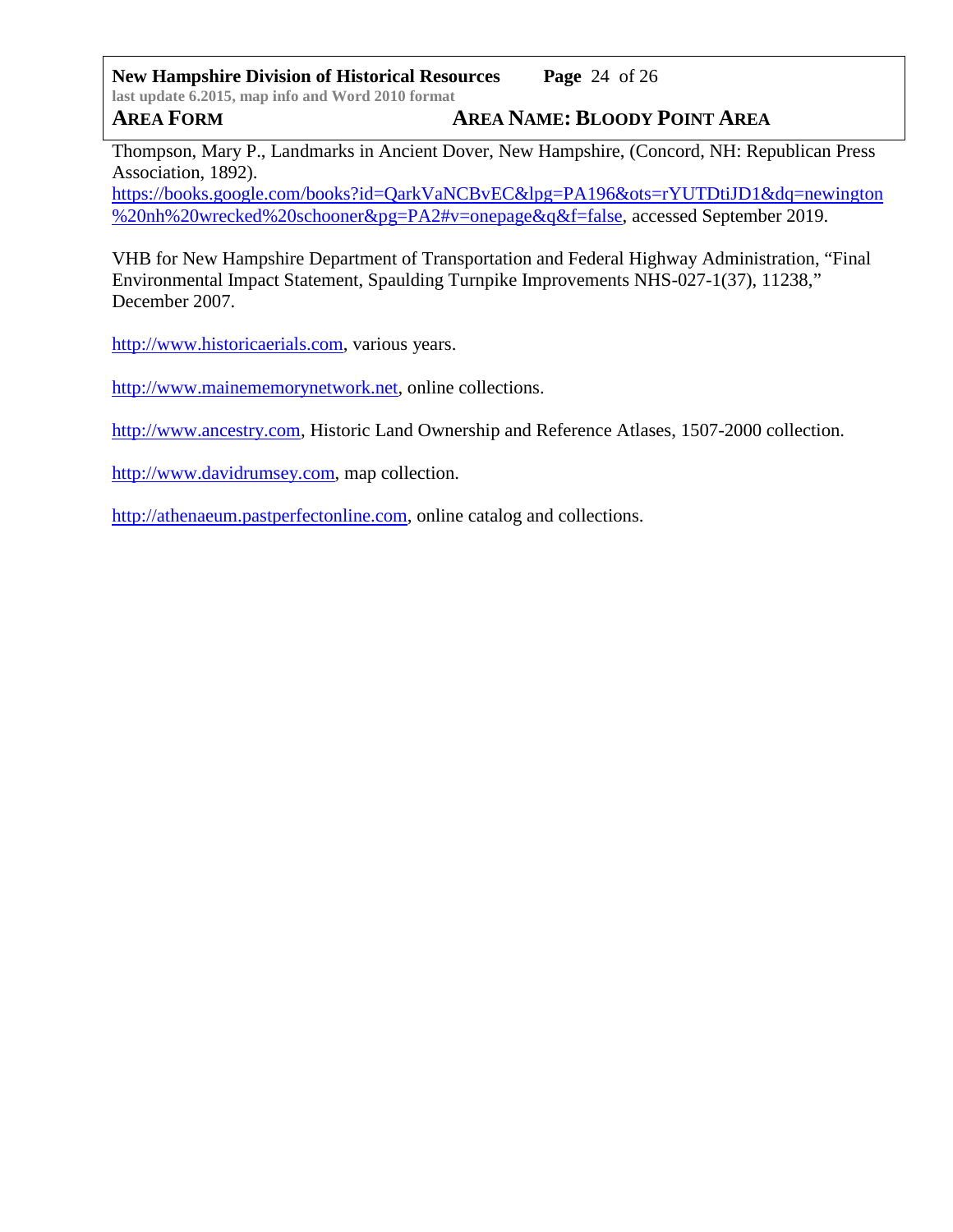| <b>New Hampshire Division of Historical Resources</b> | <b>Page</b> 25 of 26                |
|-------------------------------------------------------|-------------------------------------|
| last update 6.2015, map info and Word 2010 format     |                                     |
| <b>AREA FORM</b>                                      | <b>AREA NAME: BLOODY POINT AREA</b> |

| <b>28. Surveyor's Evaluation</b>                                                                                 |                            |                                              |  |                                                             |  |
|------------------------------------------------------------------------------------------------------------------|----------------------------|----------------------------------------------|--|-------------------------------------------------------------|--|
| NR listed:<br>individuals<br>within district<br>Integrity:<br>yes<br>no                                          | district  <br>NR eligible: | district<br>not eligible<br>more info needed |  | NR Criteria:<br>$\mathsf{A}$<br>B<br>$\mathsf{C}$<br>D<br>E |  |
| If this Area Form is for a Historic District:<br># of contributing resources:<br># of noncontributing resources: |                            |                                              |  |                                                             |  |